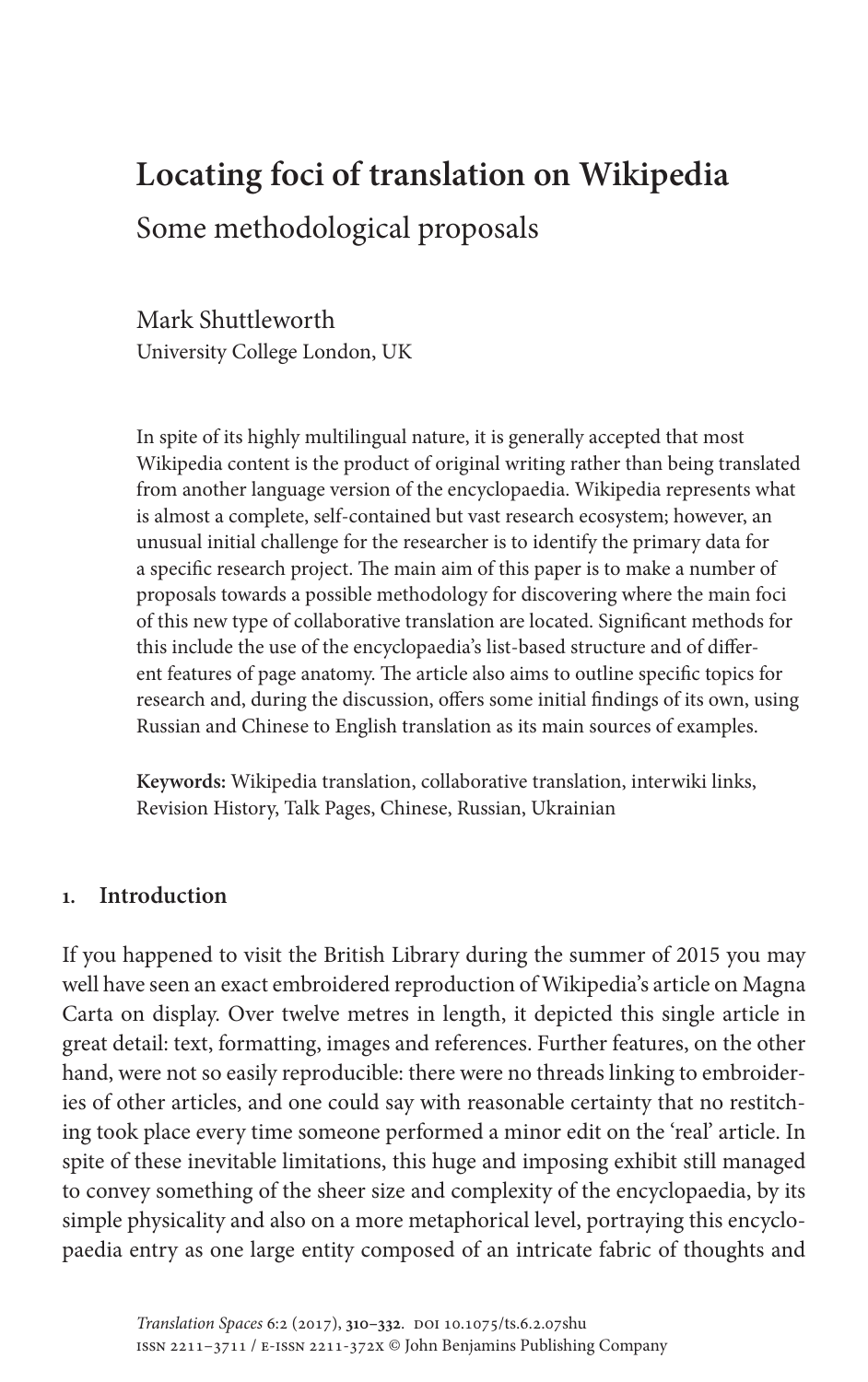ideas, coming from many disparate authors and sources but together making up a single, coherent whole.

Wikipedia tra[nslati](#page-22-0)on is generally perceived as a type of collaborative translation. This perception is, however, only partially correct: while there is a good deal of guidance available in terms of how and even what to translate (see for example "Wikipedia:Translation" 2016), as well as unlimited scope for informal collaboration and even one or two closely co-ordinated projects, it is also true that many editors who translate the encyclopaedia's content are likely to be acting largely under their own steam and in isolation. Nevertheless, translation as it can be observed in the encyclopaedia is without a doubt an under-researched though potentially significant type of translation. That said, there appears to be a relatively widespread (but mistaken) impression that this area is too complex (would 'haphazard' be a better word?) to research, so it is hoped that this article will demonstrate that a [systematic approach to data](#page-21-0) collection is indeed possible, and that the topic should right[ly be of interest](#page-20-0) to re[searchers from many different](#page-21-1) branches of the discipline.

As of November 2016, the (Benjamins) *Translation Studies Bibliography* (Gambier and van Doorslaer 2013) lists only two articles with the word 'Wikipedia' in the title: Alonso (2015) and McDonough Dolmaya (2015). Of these, the first concerns itself with professional translators' perceptions of Wikipedia as a source of information and so does not have a direct bearing on the topic of this article; the second, on the other hand – an examination of Wikipedia translation quality – is certainly of relevance as it introduces an interesting approach to collecting translated material wit[hin th](#page-22-1)e encyclopaedia. As rese[arch data for](#page-14-0) an investigation of revision practices this scholar sources articles translated from French and Spanish into English with the help of the Wikipedia article "Wikipedia:Pages needing translation into English" (2016); this will be outlined in Section 3.2.3 as an important variant of the second approach to identifying translated material.

To my knowledge, on the other hand, none of the other main approaches outlined below have yet been documented in the translation studies literature. More generally, though, since an extravagant amount of information about the encyclopaedia is available within its pages, this article follows the principle of using Wikipedia to study Wikipedia. What this means in practice will be made clear as the article proceeds.

The multilingual Wikipedia is sometimes described as having come into being as a result of crowdsourced translation; however, it is possible to overstate the role that translation has played in shaping the content of this multilingual encyclopaedia, and indeed the level of organisation that such a statement implies, although such questions are still under investigation. If early indications turn out to be accurate, human translation is only one of a number of mechanisms facilitating the cross-language expansion of Wikipedia (others including paraphrase, non-native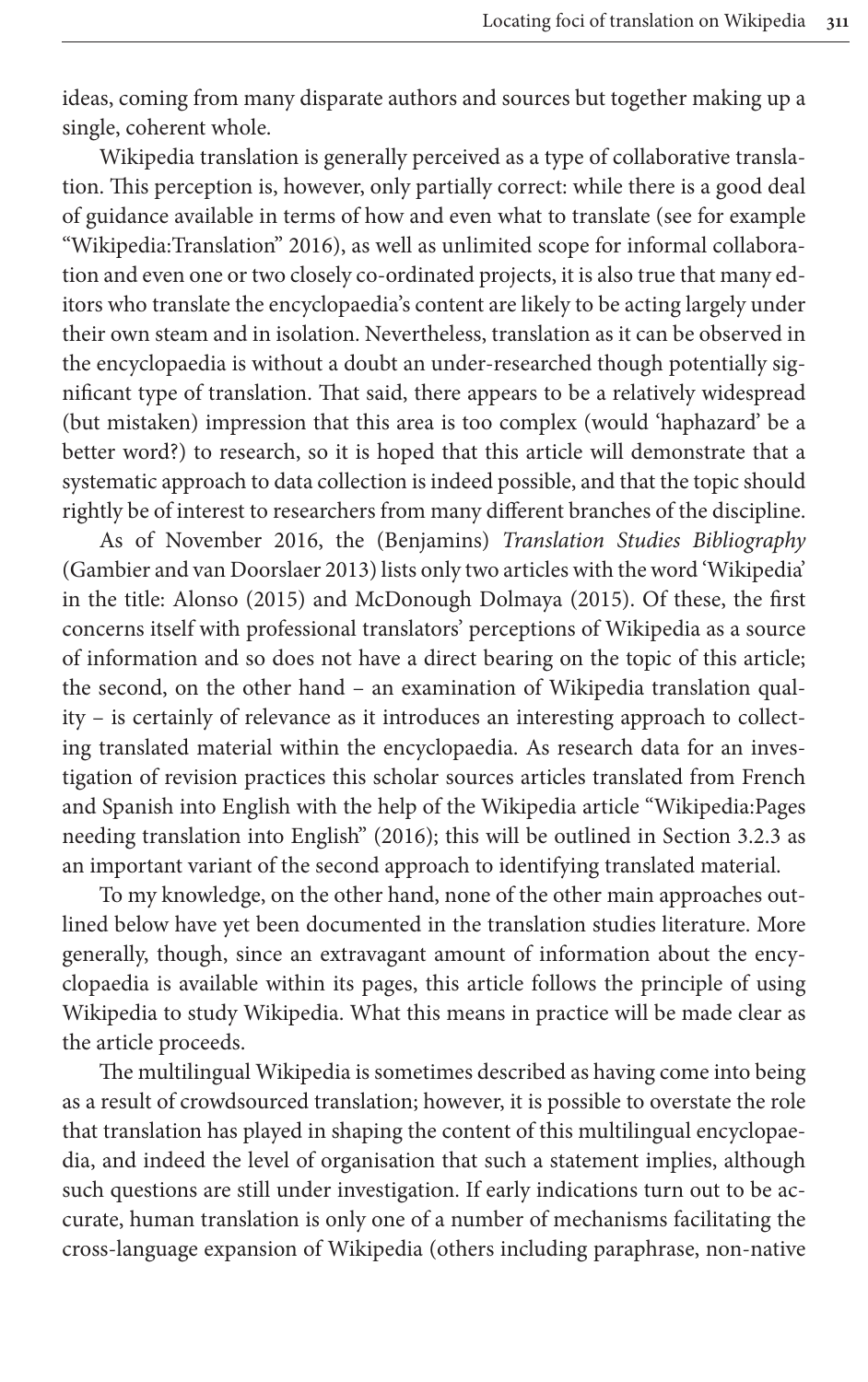writing and the use of un-post-edited machine translation: see Shuttleworth 2015). With the rapid increase in the use of machine translation and also with the growing importance of crowdsourcing and other types of collaborative translation we are currently witnessing a massive shift in working practices within the translation industry, with the eventual (or even interim) destination as yet unclear. While these two approaches have much in common, one of the neatest ways of distinguishing between them is in my [view](#page-21-3) that proposed by Fernández Costales, who argues that the diffe[rence](#page-21-4) is one of hierarchy, the former involving direct networking between equals and the latter presupposing some form of supervision, management or support by an organisation (2013, 96) – a distinction that is also adher[ed to by Jiménez-Cr](#page-20-1)espo (2017, 19) – although both of course rely on the use of volunteers. A third concept, known as 'translation the wiki way', concerns the identification of efficient procedures for creating and managing multilingual wiki content (see Désilets et al. 2006). One way or another, Wikipedia is characterised by a "massive" collaborativity as pointed out by the author of "How will Massive Online Collabor[ation](#page-22-2) Impact the World of Translation" (n.d.).

With this distinction in mind, while some translation activity on Wikipedia (such as the medical "Translation Task Force": "Wikipedia WikiProject Medicine\_ Translation task force" 2016) can be thought of as crowdsourced in the standard sense, because of its lack of formal organisation and its more ad hoc (i.e. self-motivated) nature most such activity probably does not merit that denomination. This article focuses mainly on the second of these broad categories as locating material translated within one or other organised project is not usually problematic.

Finally, the ways in which factors other than translation contr[ibute to th](#page-21-5)e cre[ation an](#page-21-5)d spread of knowledge across Wikipedia are being investigated by scholars in other disciplines. Some interes[ting work on the int](#page-22-3)erlingual pathways of influence within the encyclopaedia has been carried out by geolinguists Liao and Petzold (2010), who study interwiki links to build up a picture of the encyclopaedia's overall interlingual interconnectedness. Yasseri et al. (2014) present a comparative discussion of the distribution of controversial content across ten different language versions of the encyclopaedia.

#### <span id="page-2-0"></span>**2. Why study Wikipedia translation – and how?**

This article proposes possible methods for locating and identifying material in one language version of Wikipedia that appears to have been translated from material contained in another. While it will be drawing examples mainly from Russian to English and Chinese to English translation, the approaches that it will be proposing are applicable across a wide range of language pairs and will, in brief, consist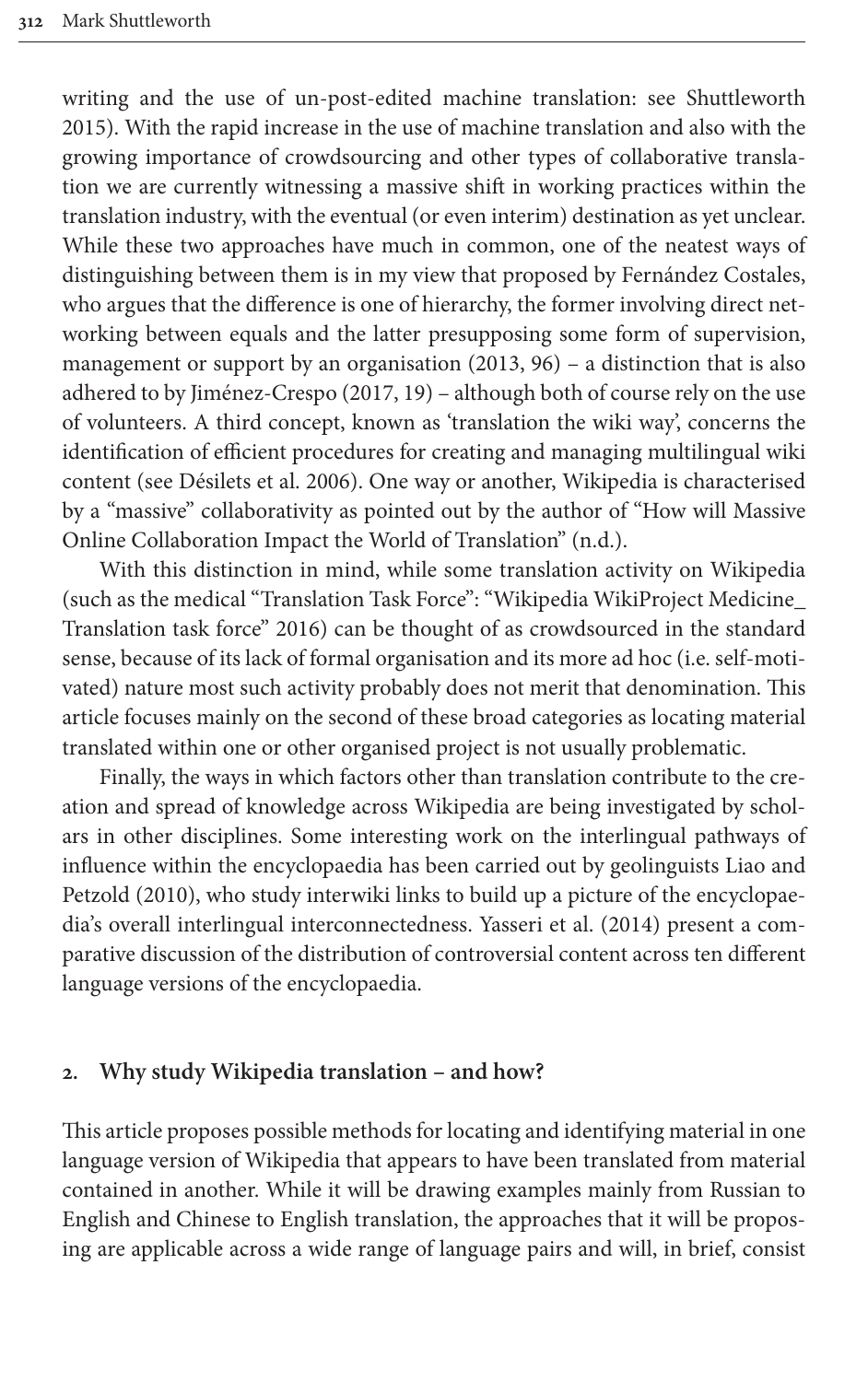of using the features, structure, lists and methods of categorisation found within Wikipedia itself in order either to compile a body of translated material or more generally to build up a picture of the encyclopaedia's translation landscape.

There are perhaps two main uses that such material can be put to within the context of translation research. Firstly, it can simply be treated as an end in itself with the general aim of ascertaining where translated material typically tends to be located and what the main factors are that determine the likelihood of translation being used. This I consider to be of great importance as it could potentially contribute to a clear understanding of the processes of knowledge transfer that exist between different language versions of this highly multilingual on-line encyclopaedia – even if the eventual conclusion were to be that the various language Wikipedias are best described as random patchworks of material of varying provenance. The second potential application for the material that is uncovered is as [raw dat](#page-21-6)a for researching specific aspects of this complex new type of translation. The ensuing research can in fact focus on many different topics within each of the three broad areas of product-, process- and function-oriented translation research (Holmes 2004, 184–5).

As regards the first of these three, a set of data relating to Wikipedia translation would cast light on the following kinds of area:

- what gets translated;
- the characteristics of translated text in Wikipedia;
- the range possibly a wide one of transfer relationships some familiar, others very new and unusual – between articles in different languages; and
- the nature of Wikipedia articles as a hybrid type of writing (i.e. in this context part translation, part original).

Data could also be used to study the following kinds of process-related phenomenon:

- translating, editing and revising practices, for example as they vary from one language Wikipedia to another;
- the evolution of Wikipedia translations (and, more generally, texts) through successive drafts;
- the different translation-related roles and the kinds of interaction and collaboration that take place;
- more generally, the respects in which Wikipedia translation is a kind of collaborative translation, leading to a broadening of our understanding of this phenomenon;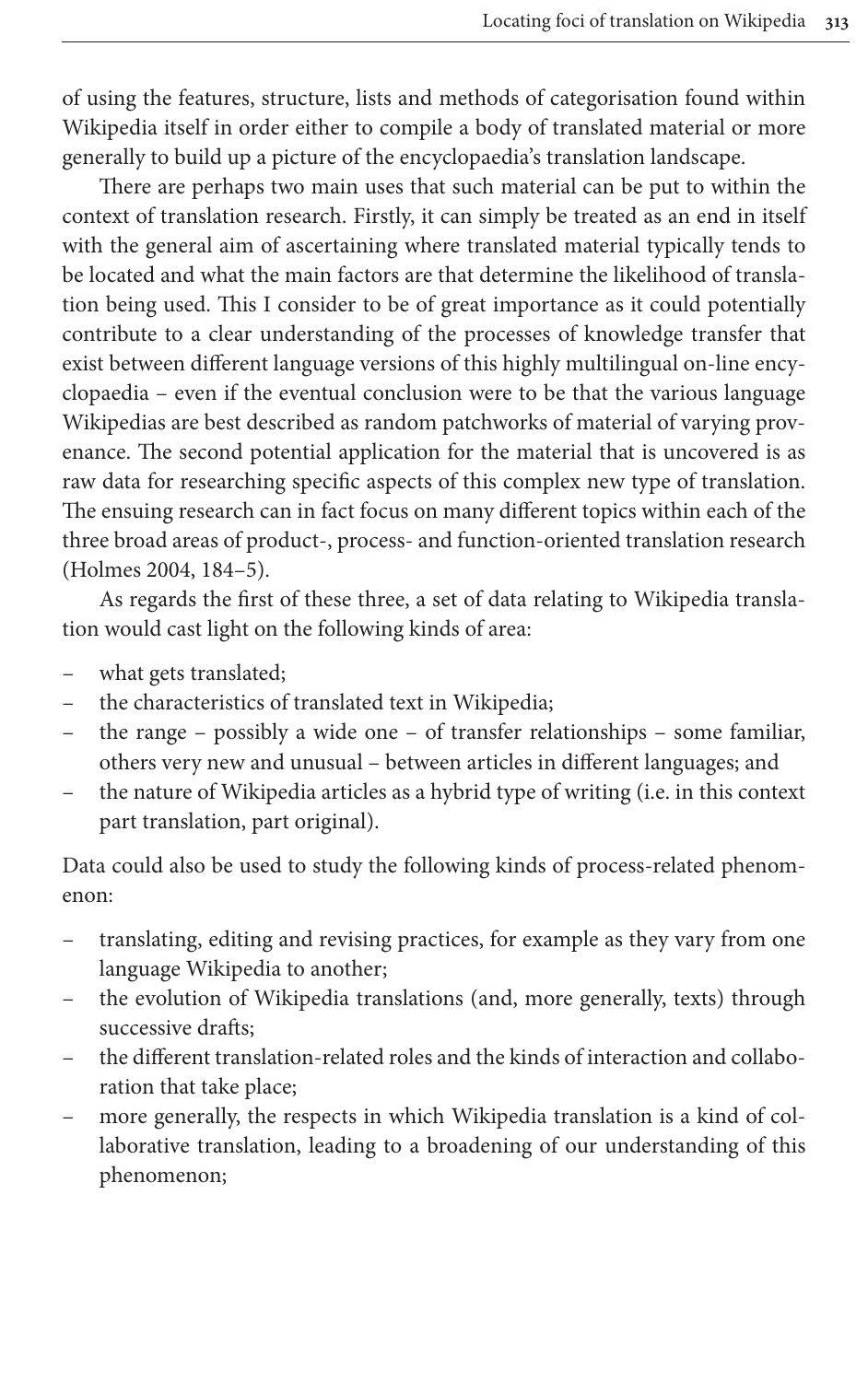- the range of translation strategies that exist in the encyclopaedia, and also that of interlingual knowledge transfer processes that exist alongside translation; and
- the interlingual pathways typically taken in the process of knowledge transfer.

Finally, those interested in function-oriented research will find data that is useful for investigating matters such as the following:

- the role played by cultural adaptation, ideology and, possibly, political censorship in the encyclopaedia;
- the use of Wikipedia in translation pedagogy;
- the process of selecting material for translation;
- the identity, profile and individual and collective activity of translators (or, more properly, 'editor-translators') involved in the co-creation of articles, as well as their interests, priorities and concerns;
- the ethical considerations that appear to hold sway; and
- the formation of a concept that may be referred to as 'translation and the web', and how Wikipedia translation contributes to our understanding of it.

The above lists of Wikipedia-related topics for translation research are non-exhaustive, and can no doubt be quickly extended by scholars with a particular interest in one or other area. Within the context of the two uses presented above, the immediate aim of the article is to make some initial proposals towards a methodology for identifying translated material (and gathering other data relevant to translation) and for formulating generalisations as to where the translation activity is located within the on-line encyclopaedia, in terms of language pair, subject matter and other possible factors.

## **2.1** Wikipedia and Wikipedia translation

As should by now be abundantly clear, one of the peculiarities of Wikipedia translation is the sheer lack of clarity as to the amount, nature and location of translated material that it contains: consequently, before you can study it you need to find it. Over the fifteen years of its existence Wikipedia has evolved into a highly complex structure. Firstly, every article shares a number of common features within its 'anatomy', including (a) the "Revision History" where every single edit is recorded in chronological order and each successive version of the evolving article is archived in an easily retrievable form; (b) the "Talk Page", which permits editors to discuss topics of relevance to the development of a particular article, including those pertaining to translation; and (c) the list of "interwiki links", which direct readers to parallel articles on the same topic in different language Wikipedias.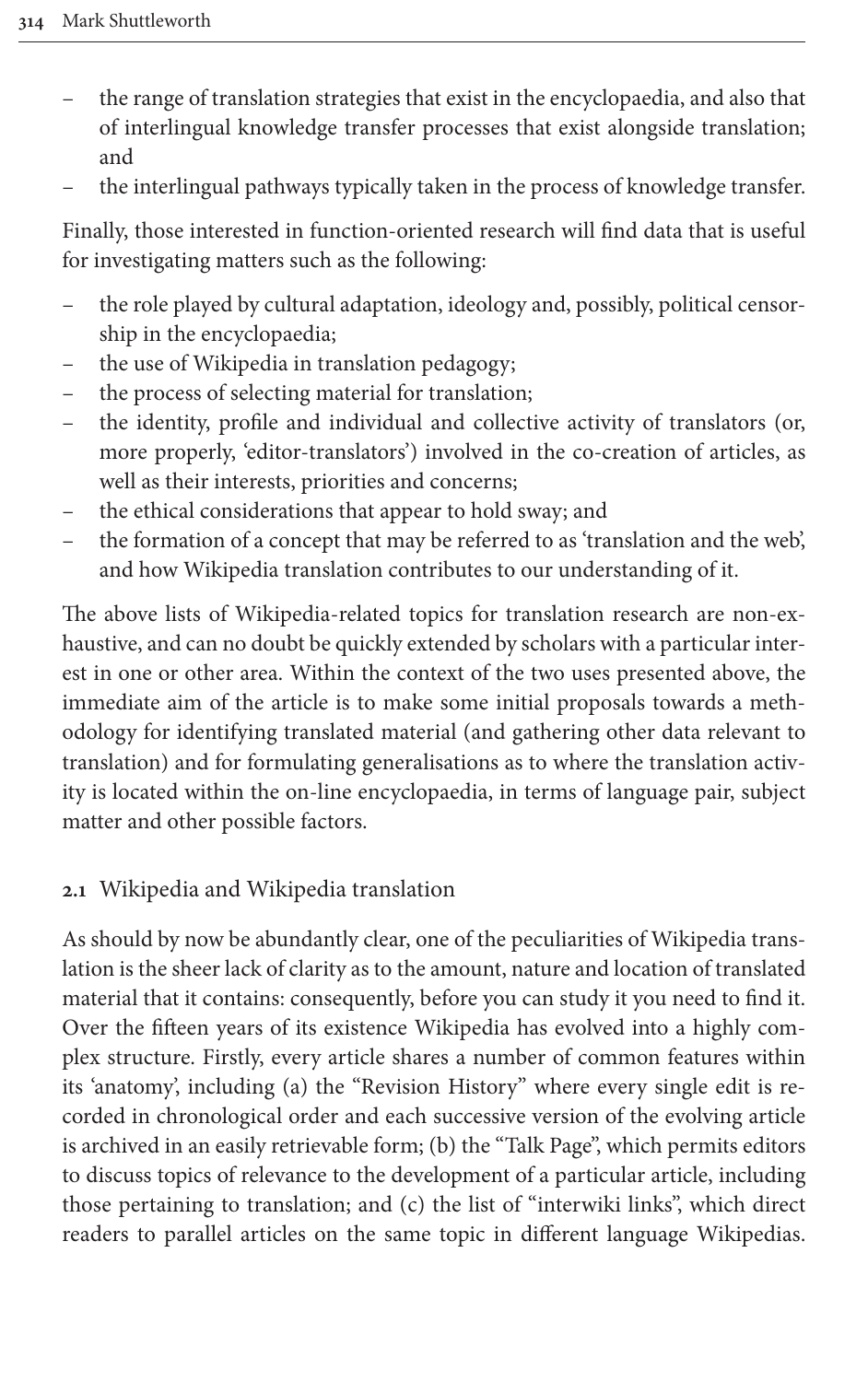[The](#page-22-4) first two of these are located in tabs at the top of the article [while the t](#page-22-4)hird is listed on the left-hand side of the screen below a number of other clickable links. Secondly, the encyclopaedia has evolved a complex category structure (Suchecki et al. 2012) that permits each article to be tagged as belonging to a wide range of different subject areas, and also a grading scheme whose classification ranges from "featured article" (i.e. professional standard) to "stub" (i.e. incipient). These are both features that can be used to our advantage as will be seen below.

Thirdly, articles are marked up, often with considerable amounts of metadata (in the form of "templates", for example) and the infor[mation that they cont](#page-20-2)ain can be supplemented and enriched through interaction with other Wikimedia projects (such as Wikidata and Wikimedia Commons). Fourthly, Wikipedia's richly collaborative editorial structure (as depicted, for example, by Brandes et al. 2009) makes for an environment that permits individual editors (who may also be translators) to interact within fluid, ad hoc editing networks in order to add to and modify content in an incremental manner, to produce wish-lists of actions (including translations) that are needing to be [carrie](#page-21-7)d out, and to patrol and monitor groups of articles in order to ensure that unhelpful edits are quickly removed.

The fifth type of complexity that we see is that Wikipedia as a whole is itself an "evolving continuity" ("Meta:Translate Extension" 2016). Not only that, but each article – or, in the present context, each source and target text – can be thought of as a 'moving object'. Content does not stay still over time, which means that a pair of articles that display a certain type or degree of translation equivalence at a particular point in time may not continue to do so to the same degree as time passes, as the equivalence will tend to 'decay' over time as each text evolves largely independently from the other. Untangling the joint evolution of a pair (or group) of articles can be extremely complex and yet is a prerequisite for studying some aspects of Wikipedia translation.

#### **2.2** The Wikipedia research ecosystem

What I refer to with this term is perhaps one of the main characteristics that sets research into Wikipedia translation apart from just about any other type of translation research: what is available within the Wikipedia sites, without the need for supplementation with external data, in effect approaches a complete, self-contained research environment for the investigator who is interested in exploring all kinds of product, process or function-related aspects of this area. Among other elements, this ecosystem includes the following: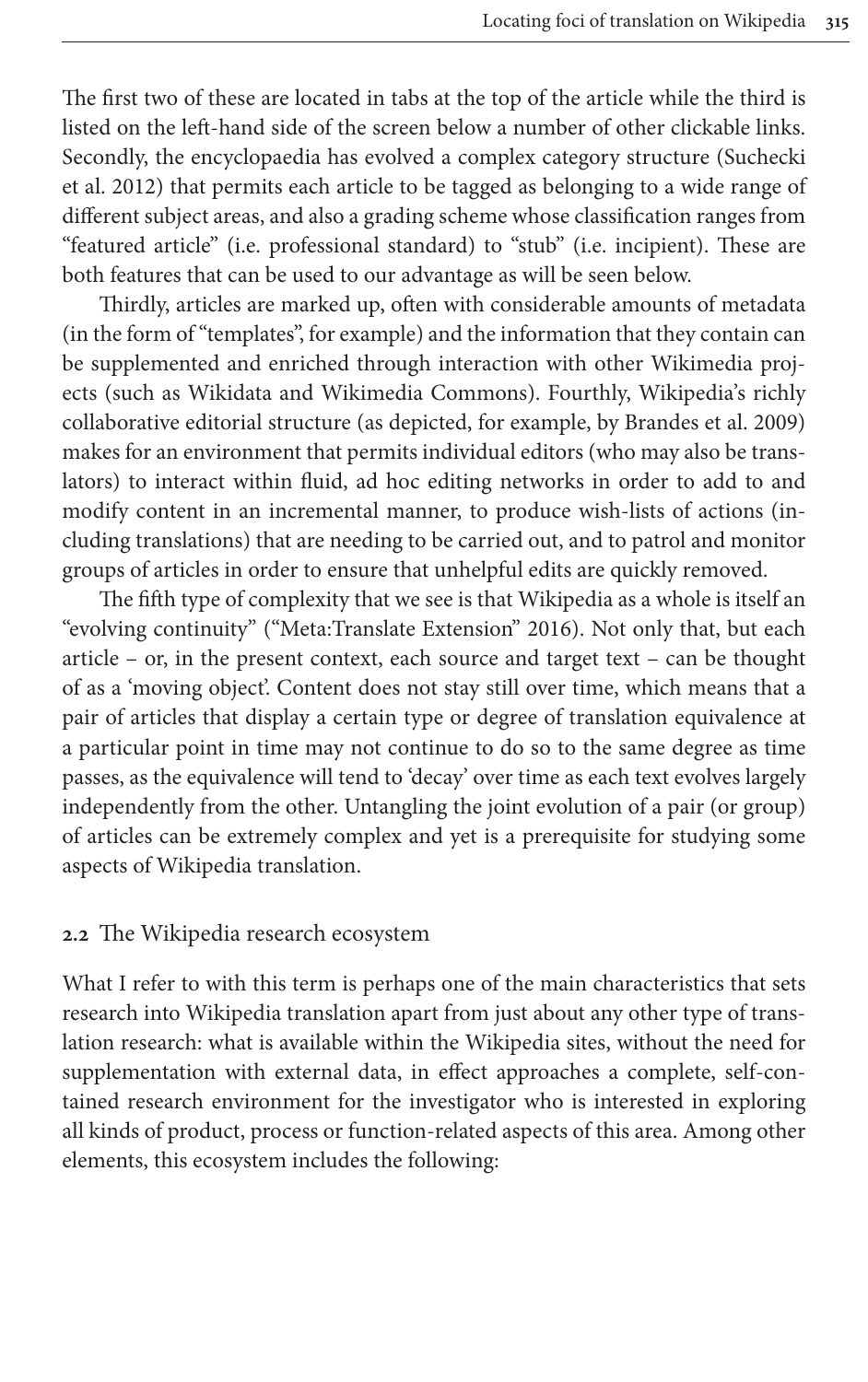- research material in many or all of the 295 languages in which Wikipedia versions currently exist; $<sup>1</sup>$ </sup>
- sets of translation guidelines, along with statistics and analysis;
- significant amounts of metadata, for example in the form of categorisation mark-up and templates; this is very important as it permits the automatic generation of vast numbers of lists, including lists of pages translated from particular languages, and also those that need to be translated (in someone's view) either from or into specific languages (see below);
- information pages for editors, including details of the etiquette, ethos and editorial structure of each language version of the encyclopaedia;
- details of and access to the translators themselves as well as full records of their activity (e.g. via individual editors' user pages);
- particulars of organised translation projects such as the "Medicine Translation task force"; and
- importantly, the enduring availability of all intermediate versions of virtually every article, along with all metadata, discussions and – sometimes – arguments and edit wars that have been generated; this in effect amounts to a vast virtual archive of every edit (including those involving translation) that allows the researcher to track with great precision the 'evolving continuity' of a particular bilingual pair of articles (for example).

As stated by Yasseri et al., the totality of this archived information provides a unique opportunity to study "the laws of peer production, the process of self-organization of hierarchical structures […] and the occurring regional and cultural differences" (2014, 25). Some but not all of the above bullet points will be elaborated on below.

The encyclopaedia makes frequent use of information boxes kn[own a](#page-20-3)s templates, which are generated by the insertion of a short text string into a page's code. According to Ayers et al., these are used "as navigational and formatting aids and to add recurring or boilerplate messages to pages in a consistent way" (2008, 270). Some of the best known of these indicate that an article is a stub, requires cleanup or has other issues. In addition, there are a number of translation-specific templates, some of which are listed at "Category:Wikipedia translation templates" (2016), while some of the approaches to data gathering discussed below are dependent on the presence of a particular template.

Combined with that, Wikipedia is a collection of lists *par excellence*, lists being automatically generated on the basis of the categories in which articles are included by editors, once again by means of the insertion of a short text string into the code. Thus for example, the article on Albert Einstein belongs to a total

**<sup>1.</sup>** All figures and lists taken from Wikipedia articles are accurate as of 4 November 2016.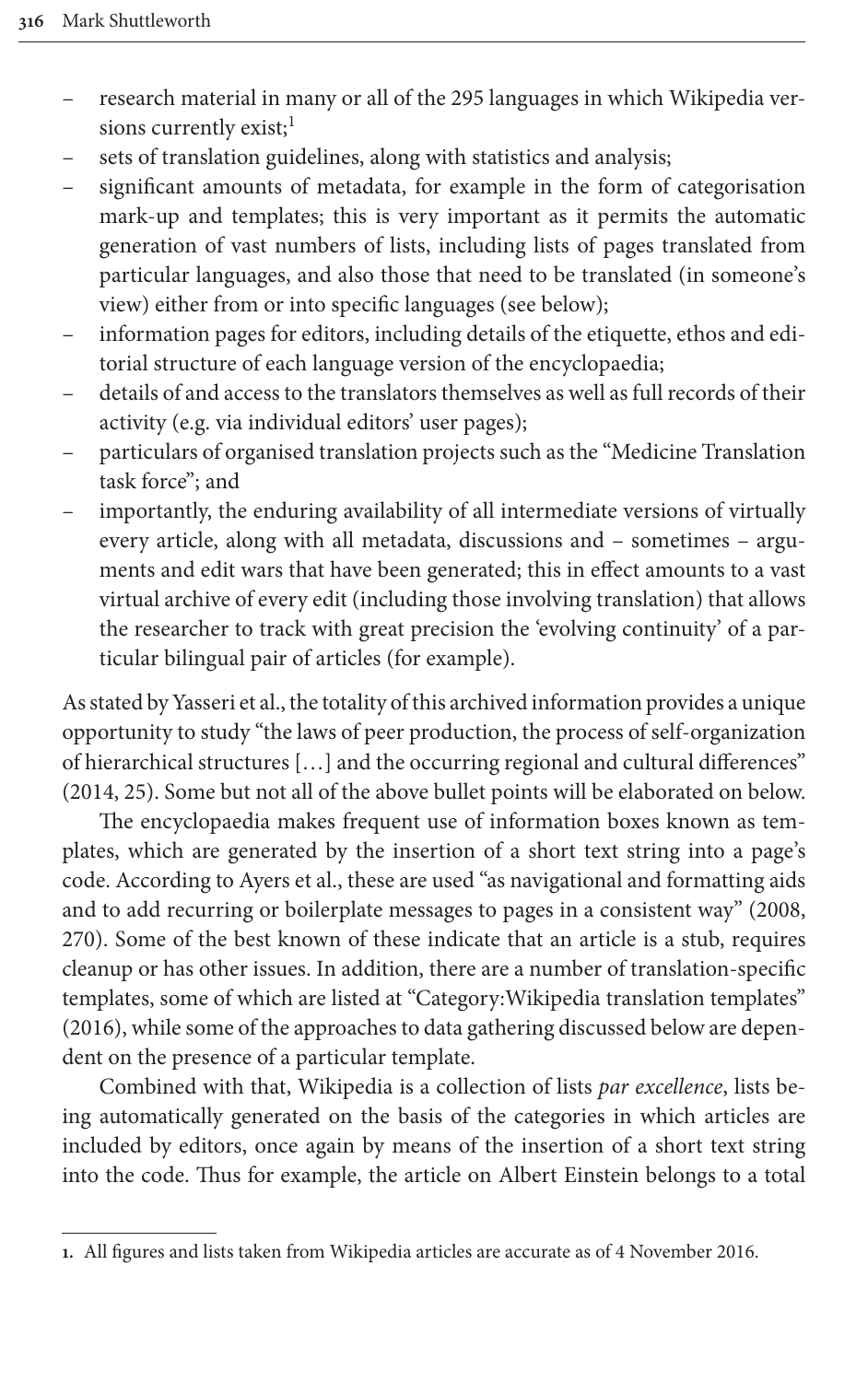of 76 categories, ranging from the more obvious "Nobel laureates in Physics" and "Relativity theorists" to the less predi[ctable](#page-21-8) "American agnostics" and "Subjects of iconic photographs"; clicking on any of these categories at the end of the article takes one to a full listing of members.

If you consult the "List of Lists of Lists" (2016) you will quickly gain an idea of the importance of list generation within the Wikipedia enterprise. The entries on this mega-list inevitably reflect the wide spectrum of content that has been created in the encyclopaedia, and include for example the following:

- Lists of cities by country
- Lists of solar eclipses
- Lists of Muslim scientists and scholars
- Lists of people from Quebec by region
- Lists of hospitals in Oceania
- Lists of vampires
- Lists of Star Trek planets

Interestingly, most or all of the 36 interwiki links from this page appear to lead to "lists of lists" rather than to "lists of lists of lists".

## **3. Approaches to data gathering**

We are now in a position to consider possible approaches to identifying pages that contain translated material and locating other translation-relevant data. These will be presented in four sections reflecting the wide range of methodologies that exist: locating relevant pages manually, via elements of page anatomy, by referring to lists of relevant pages and by consulting other resources. As discussed above, the point is not to look for random translated material for the sake of it: such a search for data will almost always be tied into a project that has specific research goals so it will be targeted as appropriate.

## **3.1** The manual approach

Putative translation pairs can of course be spot-checked manually, for example by following the appropriate interwiki link, although this is a painstaking, hit-andmiss approach. On the other hand, it can be used as a quick method for following up hunches or checking for the presence of translation within a specific test-case context. Additionally, the very fact that there is no guarantee of locating translated material increases the likelihood of finding other kinds of influence between articles from different language versions of the encyclopaedia; this was in fact one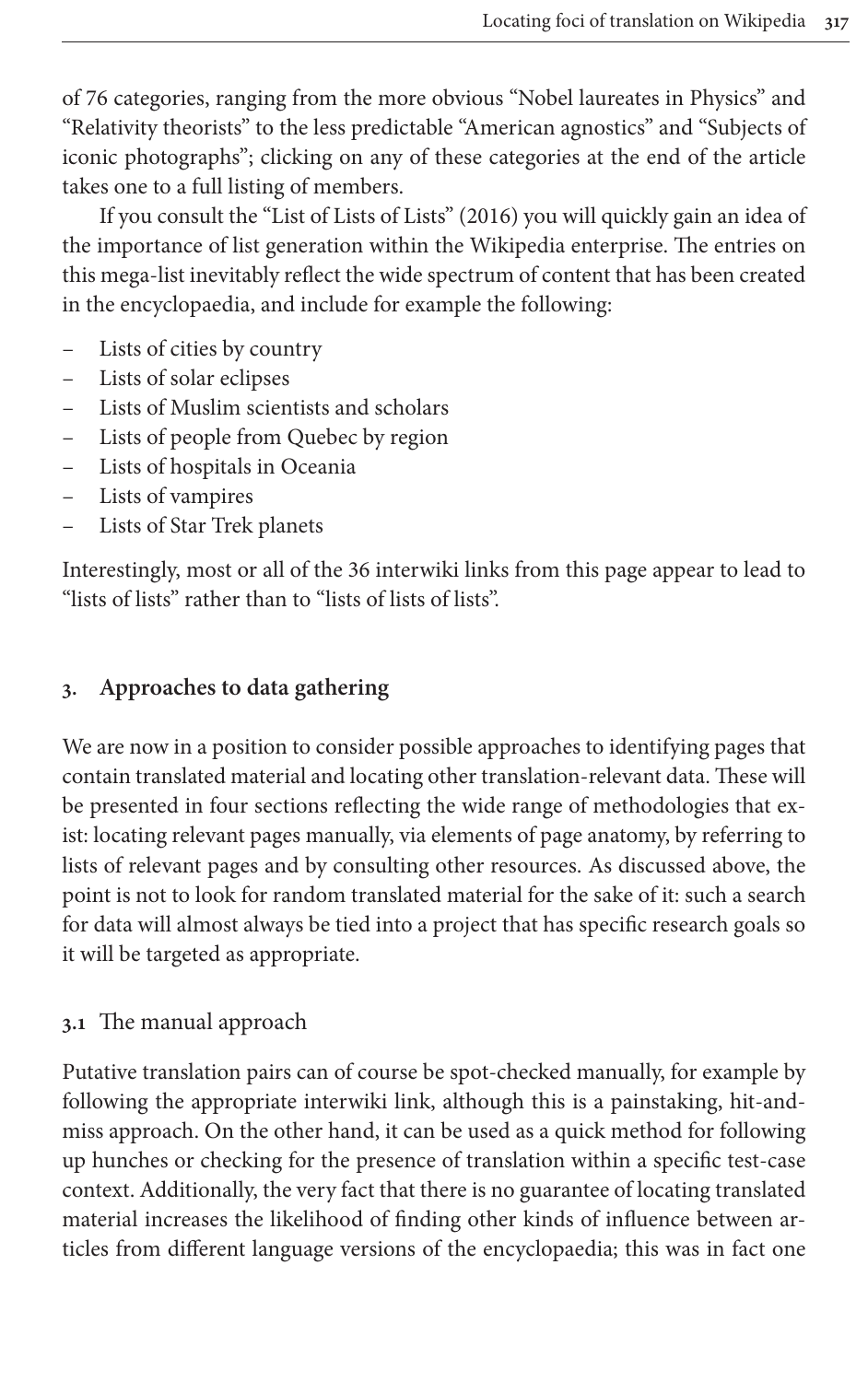<span id="page-8-2"></span>of the main methods that I used when preparing the list of 'theoretical transfer scenarios' that is contained in Shuttleworth (2015).

## **3.2** Lists of pages

True to form, Wikipedia contains a number of translation-related lists of pages, and depending on the particular aim of the research, consulting one or other of these can be a useful and relatively quick way of discovering, for example, what has been translated between two languages or what, in the view of a particular group of people (or even a single editor), is in need of translation. Once again depending on the precise nature of the research, it may need to be followed up, for example by using the third approach, in order to discover precisely what the extent of the translation is, where it is located within an article, when it took place, who performed it and so on. There are in fact at least three relevant types of list, and these will now be considered in turn.

## **3.2.1** *"Pages translated from…"*

Many but by no means all versions of Wik[ipedi](#page-20-4)a contain lists of ar[ticles tra](#page-8-0)nslated from other language versions. In the case of the English Wikipedia, these lists are all themselves listed in "Category:Translated pages" (2016), as exemplified in Figure 1.

<span id="page-8-0"></span>

|  |  | Pages translated from Catalan Wikipedia (323 P) |
|--|--|-------------------------------------------------|
|  |  | Pages translated from Chinese Wikipedia (385 P) |
|  |  | Pages translated from Corsican Wikipedia (54 P) |
|  |  | Pages translated from Croatian Wikipedia (29 P) |
|  |  | Pages translated from Czech Wikipedia (752 P)   |

**Figure 1.** Extract from "Category:Translated pages" (2016), showing links to all the Wikipedias beginning with the letter C from which pages have been at least partially translated into English. In each case, the total number of pages is given in parentheses.

According to this page, there are in fact 68 language versions of the encyclopaedia for which pages exist listing articles that have been at least partially translated into English from the correspondin[g article](#page-8-1) in that language. (In practice the articles listed may only contain a small amount of translated material.) Inclusion of a particular article on a list depends on the appropriate template having been placed on the article's Talk Page, as illustrated in Figure 2.

<span id="page-8-1"></span>

**Figure 2.** Template added to the Talk Page of the English-language article on the "Assassination of Boris Nemtsov" (2017) to indicate that the article contains some material translated from the Russian Wikipedia article on the same topic.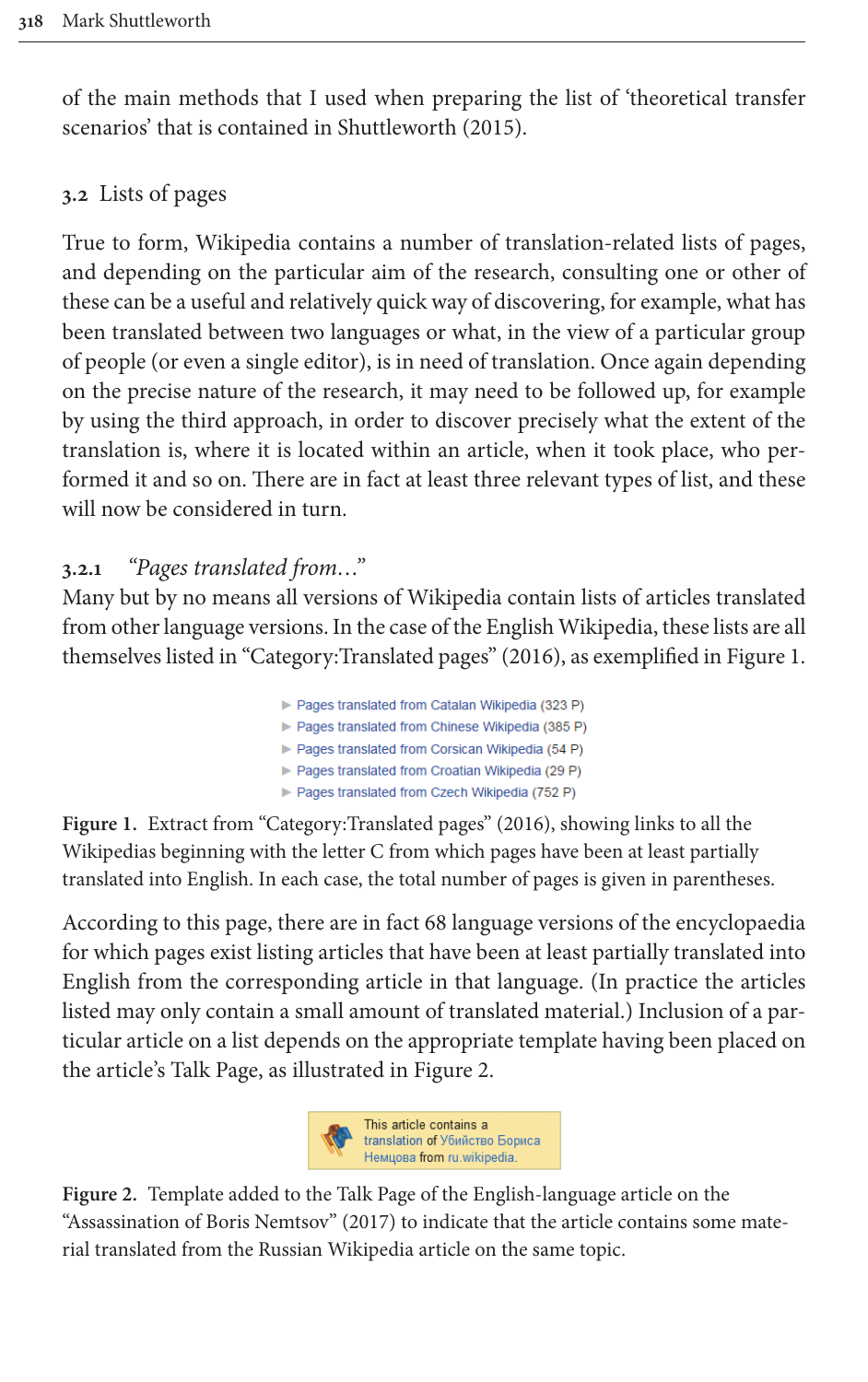The lists range in size from the single pages listed for Neapolitan, Pennsylvania German, Urdu and Võro to 4,091 articles translated from Spanish, 9,149 from French and 18,207 from German. Some are thus clearly very substantial, although because of their depen[dence on](#page-8-0) the presence of a particular template within an article's Talk Page most or all of them are almost certainly incomplete, as there is nothing to force an editor to declare the use of translation in this manner. All five language versions listed in Figure 1 fall somewhere in the middle; what is immediately obvious from all these above figures, however, is the fact that there is no absolute correlation between the number of native speakers of a language and the number of pages that are translated into English from its native Wikipedia. The figures for Russian and Chinese, which are di[scussed la](#page-9-0)ter in this section, are 1532 and 385 respectively.

If you click through to a particular list you will be presented with an alphabetical listing of all the relevant pages, as exemplified in Figure 3.

> <span id="page-9-0"></span>• Talk:Empress Fang · Talk: Empress Li Fengniang · Talk: Fluorine nitrate · Talk:Four hu

**Figure 3.** Extract from "Category:Pages translated from Chinese Wikipedia" (2016), consisting of links to all pages categorised under F that contain material translated from the corresponding page in the Chinese Wikipedia.

If we look in more detail at "Category:Pages translated from Chinese Wikipedia" (2016) it is interesting to observe that most if not all the pages listed relate to topics that are specific in nature (including, for example, minor historical figures, local Chinese TV stations and stub articles on obs[cure](#page-21-9) chemical compounds). Interestingly, few or no major topics are mentioned: to cite three more or less random examples, none of the English-language articles on any of the ten largest cities in China (as listed at "List of cities in China by population" 2016), the Four Great Classical Novels (*The Water Margin*, *The Romance of the Three Kingdoms*, *Journey to the West* and *Dream of the Red Chamber*) or the three most recent presidents of the People's Republic of China (Jiang Zemin, Hu Jintao and Xi Jinping) contain any content declared as having been translated from Chinese. One must always exercise caution bef[ore d](#page-20-5)rawing conclusions based on something's absence but I believe this to be indicative of a more general trend.

Indeed, si[milar](#page-21-10) tendencies can be observed in "Category:Pages translated from Russian Wikipedia" (2016). If we conduct searches that are broadly similar to those carried out above – Russia's ten largest cities ("List of cities and towns in Russia by population" 2016), four great nineteenth century novels (*War and Peace*, *Anna Karenina*, *Crime and Punishment* and *The Brothers Karamazov*) and the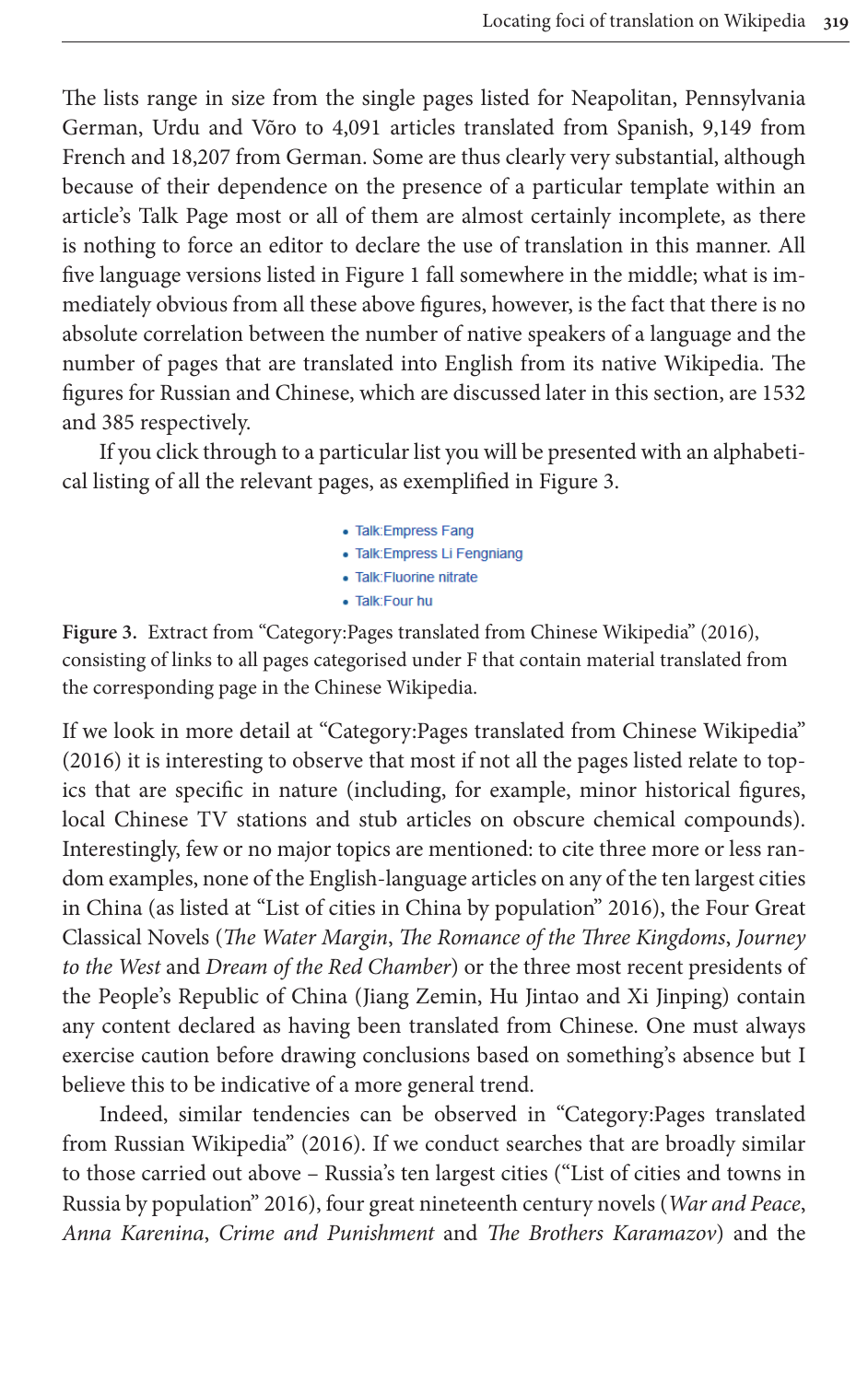country's three post-1991 presidents (Boris Yeltsin, Vladimir Putin and Dmitry Medvedev) – we find that articles relating to only two of these seventeen major topics (Russia's fourth-largest city Yekaterinburg and Boris Yeltsin) are listed.

On the other hand, articles relating to specific aspects of at least some of these topics can be found on each of these two lists. For example, while Beijing itself does not feature on the Chinese list, the articles on Beijing city fortifications, the Beijing Planning Exhibition Hall and the Beijing Youth Daily are included. Along similar lines, Moscow itself is absent from the Russian list, although eight articles on topics connected to the capital, including the Moscow City Duma elections of 2005 and 2009, the Moscow Mint and the Moscow State Art and Cultural University, can be found.

It would of course be interesting to know if this marked tendency to confine translation effort to subordinate rather than superordinate topics can be observed across all language versions of the encyclopaedia for which equivalents of this list are available – including of course the case of translation out of English or where English does not form part of the language pair. The provisional finding could simply reflect the mature state that has been reached by versions of the encyclopaedia that relate to m[ajor w](#page-20-4)orld languages. What would the situation have been like ten years ago, or with a version that has very few entries? Such an investigation would not be a massive undertaking, either: according to the interwiki links at "Category:Translated pages" (2016) – interestingly enough, a collection in which some of the 'larger' Wikipedia languages (such as French, German and Japanese) are not represented, while a number of 'smaller' languages (such as Min Dong Chinese) on the other hand are – a comparable list exists in a total of 25 other language versions of Wikipedia, although in the case of some of these (e.g. Portuguese, Scots, Simple English and Tagalog) the pages are not subcategorised according to source language, thus making the quick gathering of numerical information more problematic. However, pending a careful analysis of all the pages linked to by the interwiki links, and of course a more detailed investigation into the typical profile of pages translated into English, the significance of the tendency that has been provisionally identified in the previous two paragraphs appears to be that, in the case of the English Wikipedia at least, the Wikipedia of the language to which the subject matter is most closely related does not appear to be a significant source for translation (when translation is opted for at all) in the case of high-profile topics, for which alternative high quality target language information resources will presumably be readily available. On the other hand, it should of course be pointed out that other types of influence such as paraphrase cannot be ruled out. In addition, it is also possible that this finding is an artefact of topic structure – there are, after all, far fewer articles on such high-profile topics than there are on specific ones and so one would expect them to feature on such a list less prominently – although on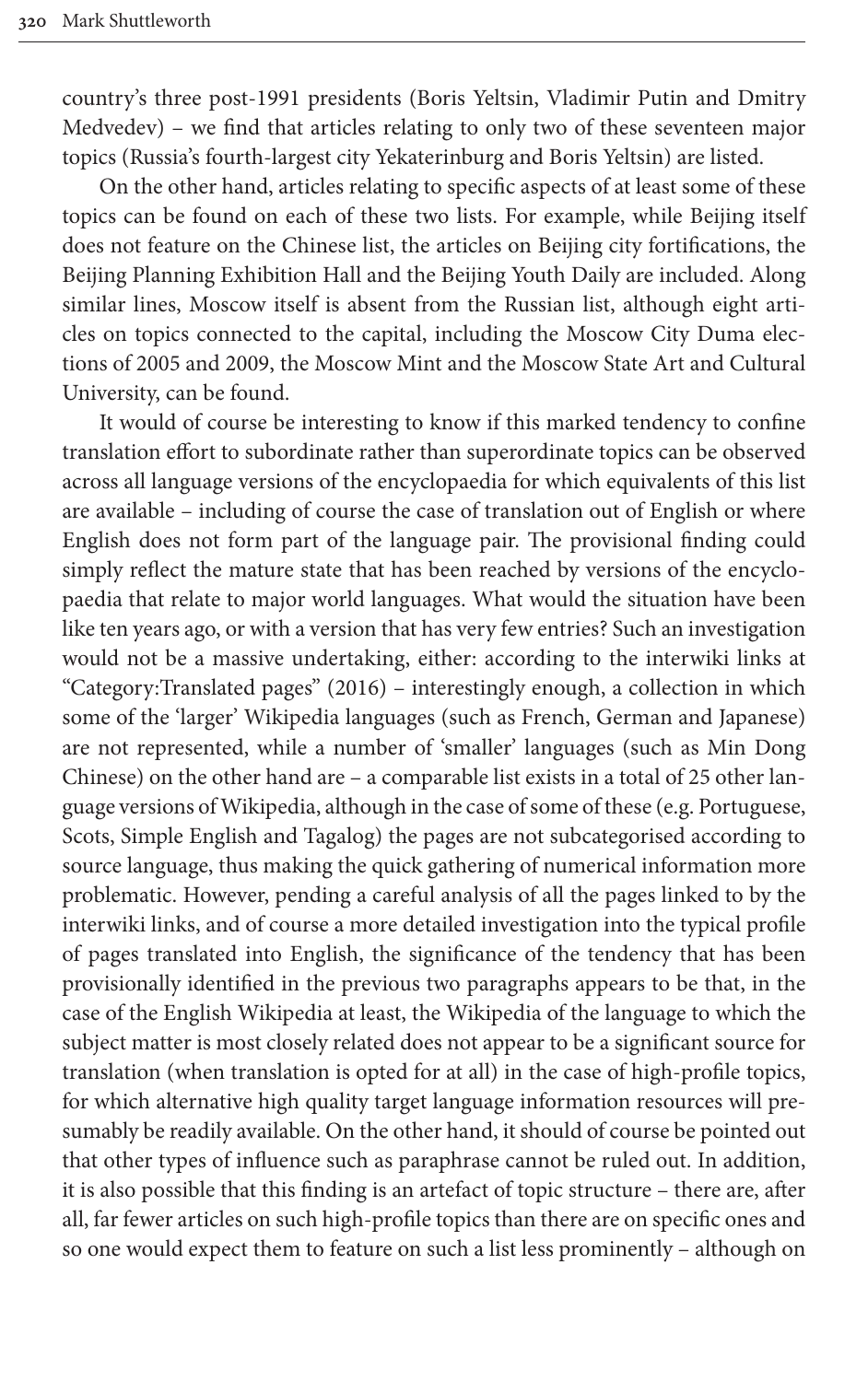the other hand such superordinate pages are likely to attract far more long-term interest on the part of editors. However, if it turns out that this observation can be generalised across a wide range of topics and languages it would perhaps still represent a fairly significant finding. In addition, the question of how the pages in such lists are thematically grouped has not even been to[uched](#page-21-2) [on in](#page-21-11) this brief discussion. Quite clearly, there exists here an opportunity for further work to understand the pathways and methods of inter-Wikipedia influence and knowledge transfer; an initial step in this direction is offered in Shuttleworth (2015, 2018).

An additional possible research approach would be to revisit these pages at interval[s](#page-11-0) to discover, for example, the rate of translation and the changing interests of the translators. If this were to be done then snapshots would need to be taken on each visit as, unlike the majority of Wikipedia pages, these lists are not continuously archived.<sup>2</sup>

### **3.2.2** *"Articles needing translation from…"*

A way of identifying and accessing interesting data that is complementary to this is provided by "Category:Articles needing translation from foreign-language Wikipedias" (2016), which provides links to 145 language-specific pages (and also to other lists, for example of featured articles[\) that](#page-20-4) present a collection of Englishlanguage articles that are recommended for expansion via translation from the corresponding article in another language Wikipedia. As is the case with all the [page](#page-11-1)s linked to from "Category:Translated pages" (2016), the inclusion of a particular article in one of these lists is automatically triggered by the presence of the relevant template, this time at the beginning of the article itself, as illustrated in Figure 4.

<span id="page-11-1"></span>

**Figure 4.** The template placed i[n an articl](#page-12-0)e in the English-language Wikipedia to suggest that it should be expanded by means of translation.

An extract from the list is shown in Figure 5.

<span id="page-11-0"></span>Lists linked to are often partially classified by subject category (such as culture, geography or sports). This main list includes 35 empty languages and 29 with only a single page, while twelve languages have more than 500 pages tagged as being in need of translation: Vietnamese (544), Chinese (756), Polish (674), Dutch (743),

**<sup>2.</sup>** It should be pointed out at this stage that the pages studied in this and the next section are only edited manually very rarely, while automatic updating occurs continuously. For this reason, they are being referenced by the date when they were accessed rather than by that of the last edit.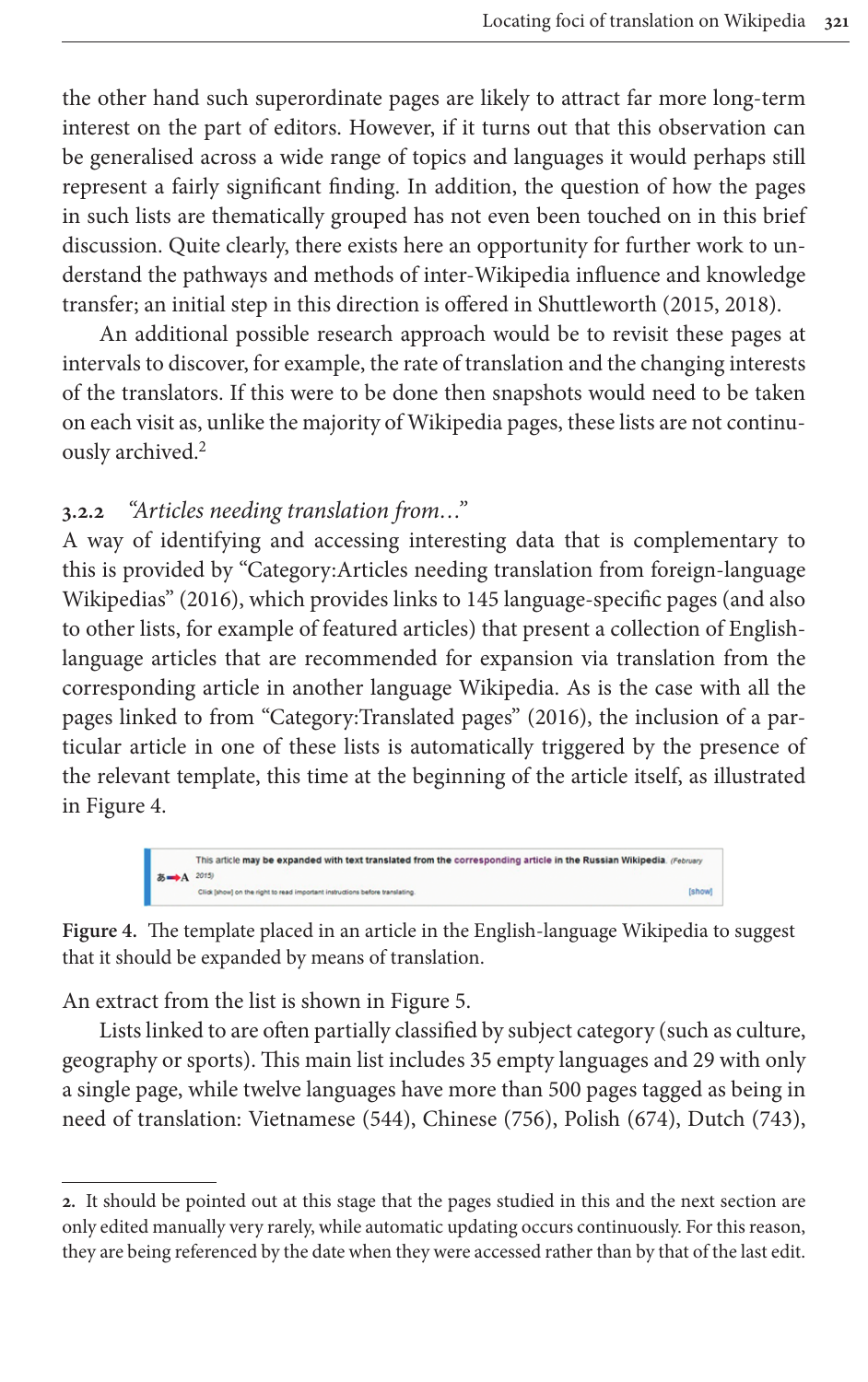Articles needing translation from Macedonian Wikipedia (2 C.  $25P$ Articles needing translation from Malagasy Wikipedia (empty) Articles needing translation from Malay Wikipedia (1 C, 36 P) Articles needing translation from Malayalam Wikipedia (9 P) Articles needing translation from Maltese Wikipedia (3 P)

<span id="page-12-0"></span>Articles needing translation from Maori Wikipedia (empty)

Articles needing translation from Marathi Wikipedia (4 P)

- Articles needing translation from Minangkabau Wikipedia (1 P)
- Articles needing translation from Mongolian Wikipedia (9 P)

**Figure 5.** Extract from "Category:Articles needing translation from foreign-language Wikipedias" (2016), consisting of links to lists of pages recommended for expansion via the translation of material from pages in versions of the encyclopaedia beginning with the letter M. Listings of Wikipedias with a number of categories as well as pages indicated can be expanded by clicking on the arrow to the left  $(C = \text{categories}; P = \text{pages}).$ 

Portuguese (793), Czech (1041), Italian (1283), Japanese (1300), Russian (1403), Spanish (2893), German (4524) and French (8211). In each case the English page, which must already exist, if only in stub form, is linked to.

Such lists can potentially show us, for example, a particular source language Wikipedia community's level of activity, as well as the interests and priorities of some of its members: there is clearly no reason, for example, to expect similar selections of pages suggested for translation from language B to A as those for language A to B. What appears not to be stated, however, is the precise criteria that determine why a particular page is deemed to be "needing translation". Although the suspicion here has to be that, in many cases at least, pages are tagged for automatic addition to the appropriate list for reasons that are largely subjective and personal to an individual editor, this is quite clearly a question that deserves further investigation. What do the collective interests and priorities of each Wikipedia community appear to be? What are the implications of this? How significant a tool is translation seen to be for expanding its scope? What are the most usual source languages? Also, is there a preference for adding controversial articles, or ones with a high degree of self-focus, for example, to these lists? Indeed, I consider that a study of the precise foci within each list of desired pages would be highly revealing of the collective interests of the most active editors of a particular language version – and, consequently, of the 'image' that is projected to the world with respect to that version of the encyclopaedia.

Each language-specific page consists mainly of an alphabetical list of articles, although as mentioned this is preceded in many cases by links to pages belonging to different categories (e.g. Biography, Featured, Geography or Science). These categories contain listings of pages that are not included in the main list. As can be seen from the figures quoted above, for some languages the alphabetical listing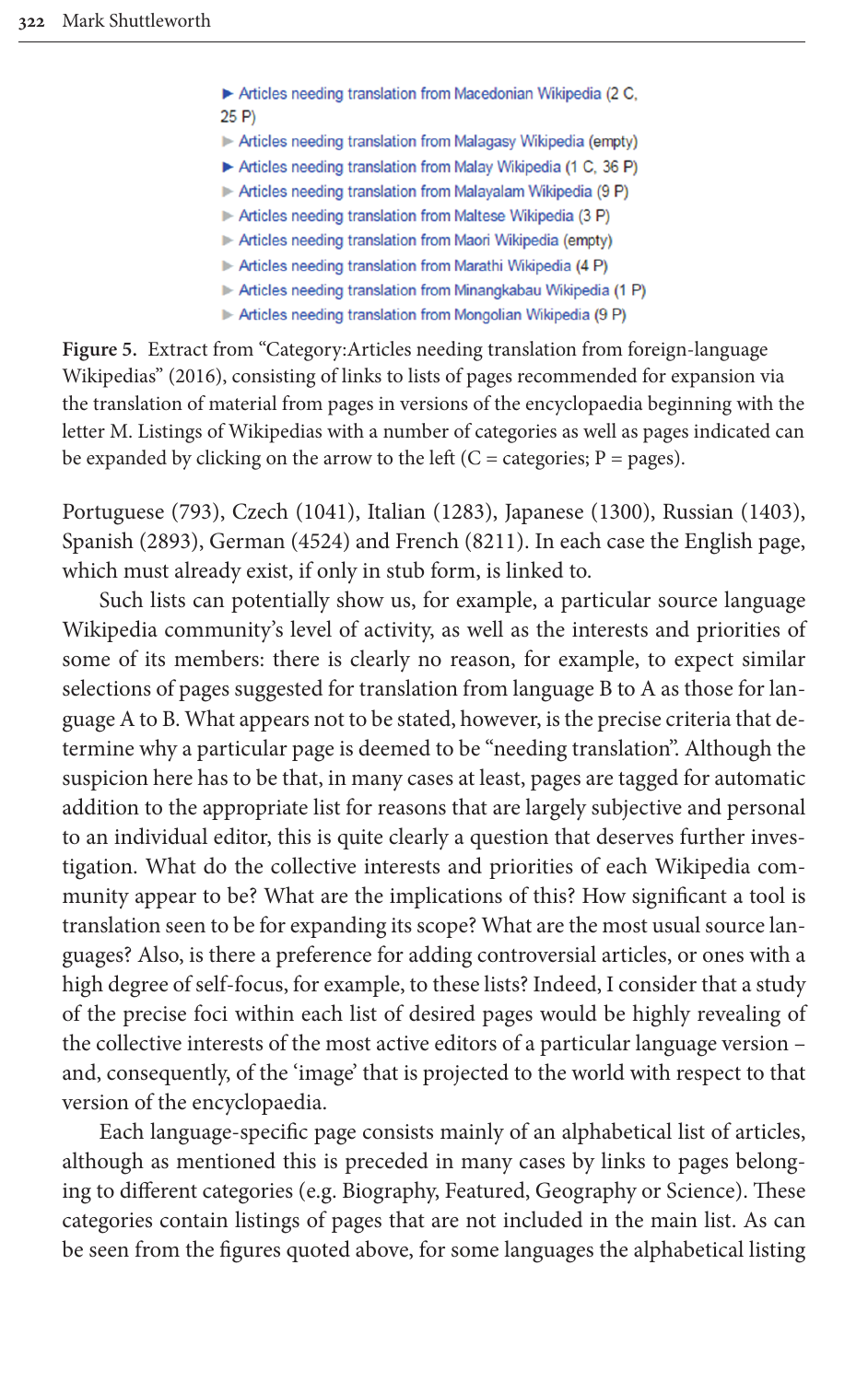of pages is very long. This is, for example, the case with the Chi[nese,](#page-20-6) Russian and Ukrainian pages, which we will now look at.

"Category:Articles needing translation from Chinese Wikipedia" (2016) contains a listing of 756 pages and includes a Featured category of 24 pages and three thematic categories (all of which are empty). None of the 'high-level' items discussed in the previous section – i.e. large cities, famous novels or recent presidents – are listed here either, possibly suggesting a similar absence of pages relating to such topics from these lists. Apart from this, few clear trends are discernible among the more than 700 pages listed, although significant numbers of geographical entities (especially within Hong Kong and Taiwan) are listed, and also of historical figures (including notably large numbers of empresses). [Finally](#page-20-7), there are a small number of pages devoted to political topics (including specific elections and anti-government protests).

"Category:Articles needing translation from Russian Wikipedia" (2016) lists a total of 1403 pages; it includes ten categories, the largest by far being Featured (55) and Geography (42). Once again, it lists no famous nineteenth-century novels or recent presidents, and only one of the top-ten cities, within the Geography category. On the other hand, the main listing includes significant numbers of military-related pages as well as articles about people, both contemporary and historical, and both Russians and representatives of the other nationalities of Russia and the former USSR (including, most notably, a relatively large number about Georgians). Like the Chinese page, it contains little material that would indicate an interest in political activi[sm am](#page-20-8)ongst the Wikipedians who have tagged articles for inclusion there.

It should be noted that an inspection of "Category:Articles needing translation from Ukrainian Wikipedia" (2016) also reveals the same tendency. This is possibly more surprising given that at present this country is to a large extent defined in the eyes of the world by political and economic turmoil and by the hybrid war of aggression that is currently being waged on its territory. No high-profile politicians or political prisoners are listed, for example, and overall there are very few pages that have any direct bearing on the conflict, a silence that is noteworthy, if only for what it tells us of the encyclopaedia's self-identified function.

In spite of these initial observations made with reference to three "Articles needing translation from…" pages within the English Wikipedia, the general conclusions seem as yet unclear, not least because all the pages looked at above relate to major languages. Once again, considerable opportunity exists for further work to untangle the interrelationship between collective identity, the use of translation and the use of Wikipedia as a possible vehicle for articles relating to a particular subject area.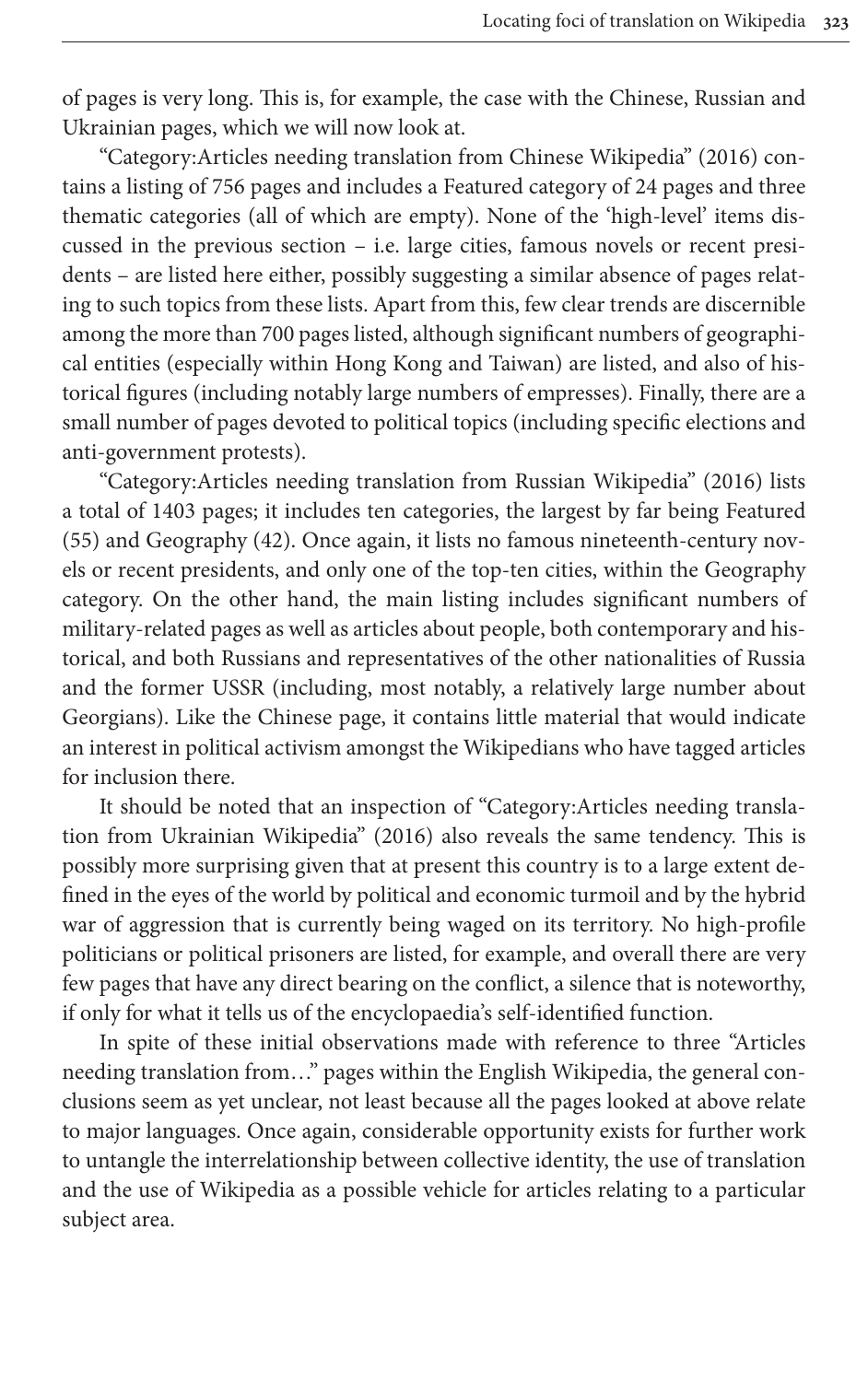What we can probably say, however, even if it does transpire that inclusion does not by and large result from a series of coherent or interlinking priorities, is that it is likely that certain clusterings of articles will be present or, at the very least, that it will be possible to make certain generalisations about the likely nature of articles included, along the lines of those that were suggested in the previous section. That said, it appears that, in many cases at least, the precise foci of the desired or requested translation effort are not always easy to identify, as the brief, very tentative initial inquiry above has testified. Revisiting the pages from time to time should also indicate what the rate of tr[anslat](#page-20-4)ion turnover was.

"Category:Articles needing translation from foreign-language Wikipedias" (2016) appears to be mirrored in other language versions much less readily than is the case with "Category:Translated pages" (2016), interwiki links existing only for four other versions (Italian, Japanese, Venetian and Chinese), each of which appears to have its own distinct features that [would](#page-22-1) be worth investigating.

#### <span id="page-14-0"></span>**3.2.3** *["Pages needing translation](#page-21-1) into English"*

"Wikipedia:Pages needing translation into English" (2016) has recently been discussed by McDonough Dolmaya (2015) so relatively little space is being devoted to it here. This type of page differs from the other two discussed as it exists for the purpose of problem solving: firstly, for creating English translations for pages in the English Wikipedia that are in fact either partially or wholly written in another language, and secondly, for post-editing pages that have already been translated but are in need of some clean-up. The page lists 20 of the former kind of article (added between 19 January and 4 November 2016) and 169 of the latter kind (added between 2013 and November 2016). A wide range of source languages are included: for the former kind, the first five articles listed relate to Norwegian, Chinese, Spanish, French and Somali, while the first five of the latter type are from Catalan, Korean, Romanian and Czech. Pages can be added to the list either automatically through the use of a template or by manually including a mention on the list page itself.

Interwiki links take the reader to 19 other language versions of this page; once again the selection is fairly random, with some minority languages represented but a number of major languages absent. Overall, these pages offer a potentially quite effective way of accessing translated material, particularly since Wikipedia's archiving system permits comparison of 'before' and 'after' versions of the same article. That said, the articles are not presented in anything like a systematic manner. McDonough Dolmaya uses the English page to study the open editing process used in the Wikipedia environment; in addition to this, it can serve as an alternative – possibly more convenient but also more limited – source of translated Wikipedia material, for whatever reason a researcher might have need of it.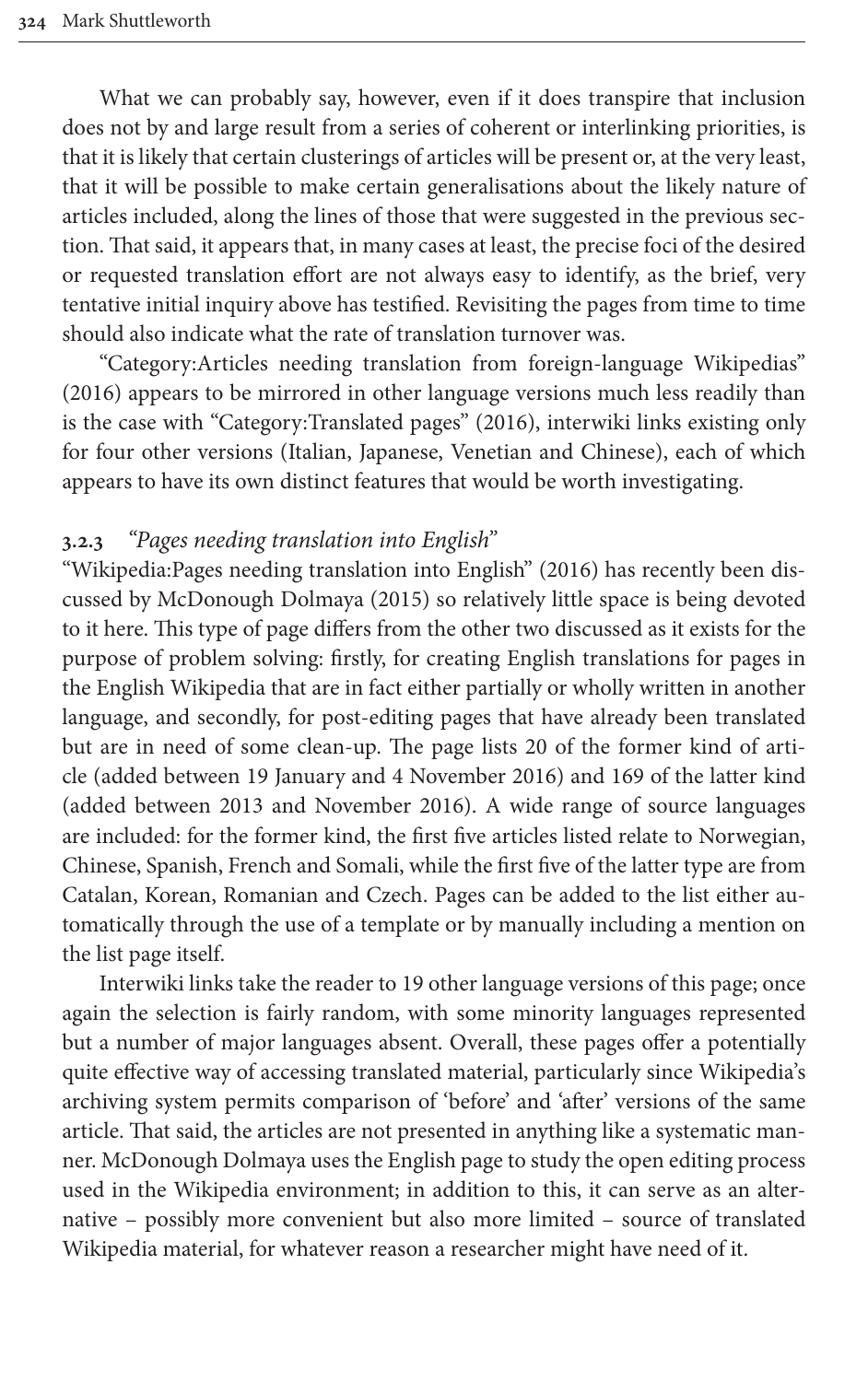## **3.3** Page anatomy

This third approach involves utilising particular el[ements of a](#page-8-2)n article's structure in a systematic manner. For this we will be focusing on the Revision History and the Talk Page tabs that form part of every Wikipedia article. As a primary method of data acquisition it is not as efficient as that discussed in Section 3.2; on the other hand, it may be of more value as a kind of second stage of the process, for pinpointing the location of translation, both within the structure of an article and in time.

## **3.3.1** *Revision history*

As outlined above, by selecting the Revision History tab it is possible to access a complete listing of every edit performed on almost any Wikipedia article, from its very inception right up to the current versio[n; in othe](#page-15-0)r words, with very few exceptions, not a single intermediate version of an article ever goes beyond recall.

When you select this tab you will be presented with what is likely to be a very long list of intermediate article versions, as illustrated in Figure 6 for the article on the Road of Life.

<span id="page-15-0"></span>

| $\bullet$ (cur   prev) $\circledcirc$ | 08:58, 10 March 2009 Ludde23 (talk   contribs) (9,734 bytes) (-4) (undo)                             |
|---------------------------------------|------------------------------------------------------------------------------------------------------|
| $\bullet$ (cur   prev) $\circledcirc$ | 03:21, 6 March 2009 Rredwell (talk   contribs) (9.738 bytes) (-62) (undo)                            |
| $\bullet$ (cur   prev) $\circledcirc$ | 03:17, 6 March 2009 Rredwell (talk   contribs) m (9,800 bytes) (+2) (→Monuments and memorials) (undo |
| $\bullet$ (cur   prev) $\odot$        | 03:16, 6 March 2009 Rredwell (talk   contribs) (9,798 bytes) (+4,471) (undo)                         |
| $\bullet$ (cur   prev) $\circledcirc$ | 02:05, 6 March 2009 Rredwell (talk   contribs) m (5.327 bytes) (-4) (undo)                           |
| $\bullet$ (cur   prev) $\circledcirc$ | 23:50, 15 February 2009 Calliopejen1 (talk   contribs) (5,331 bytes) (+24) (undo)                    |

**Figure 6.** Short extract from the list of intermediate versions of the article on the "Road of life" (2017), showing versions produced between 23:50 on 15 February 2009 and 08:58 on 10 March 2009.

As can be seen from the figure, among the information provided is the exact timing of the edit, the editor's username (if this is not available then the IP address of the computer that was used will be supplied instead), the resulting size of the article in bytes and, importantly, the increase or reduction in size caused by the edit (indicated in green or red respectively). If a sudden jump in size is indicated – as occurs in the above figure against the edit performed at 03:16 on 6 March 2009 – this is possible evidence that a significant act of translation has occurred even if it is not explicitly marked as such. In this particular case the edit will only be revealed to consist of an insertion of translated material when the researcher takes the trouble to investigate, although acts of translation are sometimes explicitly ta[gged, most](#page-16-0) usua[ll](#page-16-1)y by the presence of the word "translated".

Once a possible translation event has been identified (however this may have been achieved), two – usually adjacent – revisions can be selected and compared, as shown in Figures 7 and 8. The first of these shows an extract of the article before the edit.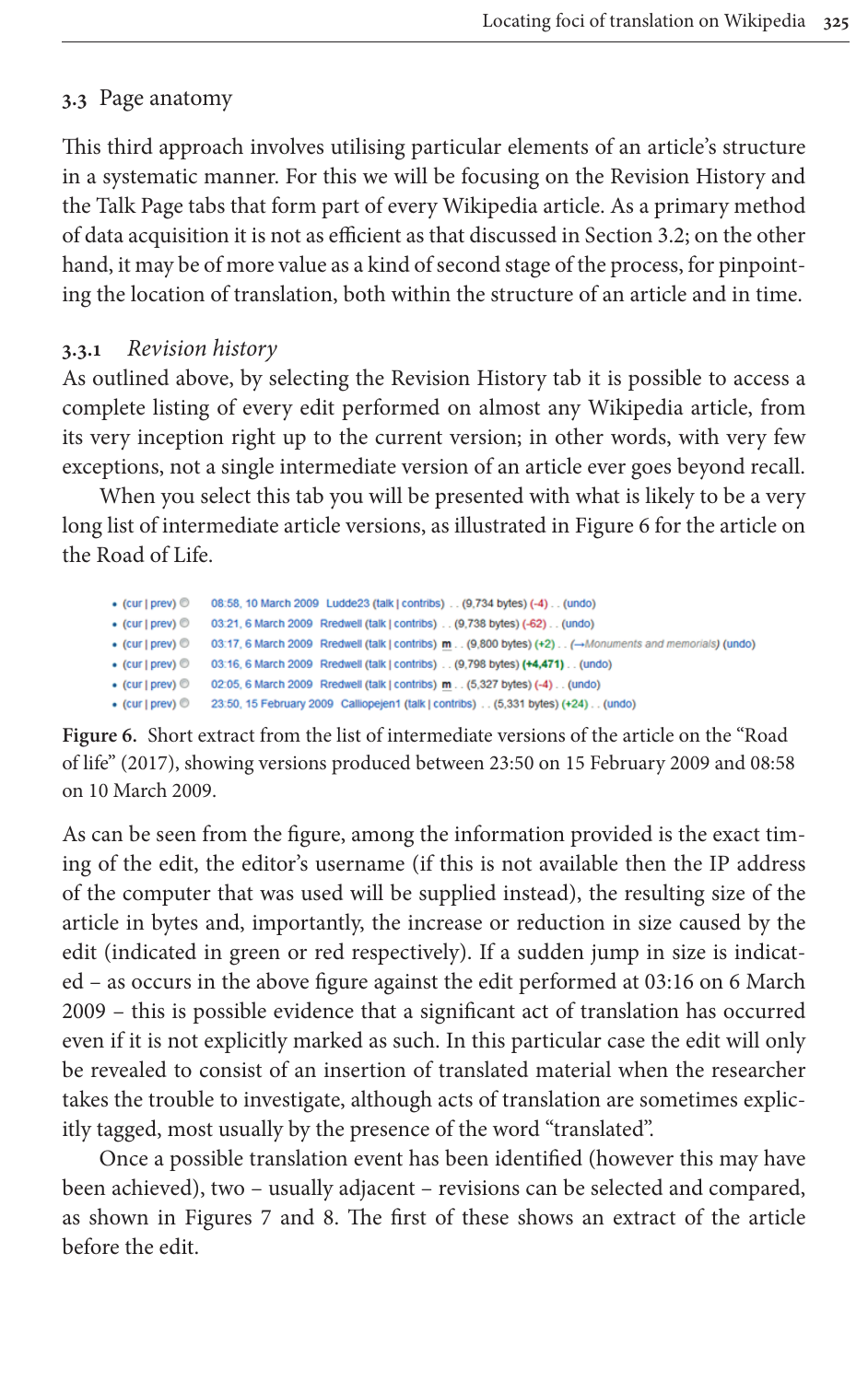<span id="page-16-0"></span>

| <b>Line 23:</b>                                                                                                              |
|------------------------------------------------------------------------------------------------------------------------------|
|                                                                                                                              |
| For the heroic resistance of the citizens. Leningrad was the first city awarded the honorary title<br>[[Hero City]] in 1945. |

**Figure 7.** A small extract from the article as it existed as of 02:05, 6 March 2009

The second indicates the precise textual modifications that were implemented in the edit.



<span id="page-16-1"></span>

In this way, versions resulting from different edits can be compared to pinpoint any precise differences that may exist. Of course, given that this is a translation act, depending on the precise aims of the research it is very possible that the source text version that is exactly contemporaneous with the translation edit will also need to be consulted in a similar manner in order to identify a precise sourcetarget pair. Alternatively, if the researcher's interest is less text-orientated, this approach can yield some tantalising insights into Wikipedia-style collaborativity such as the comment "Please keep Template:Expand Russian until the article is fully translated" recorded at 01:40 on 28 February 2015 for the 'Assassination of Boris Nemtsov' article.

Given the fact that translation equivalence can be edited away from in the course of source and target texts' independent movement through progressively evolving versions, the advantage of this method is that it permits the researcher to discover translated portions of articles as they existed at a particular point in time.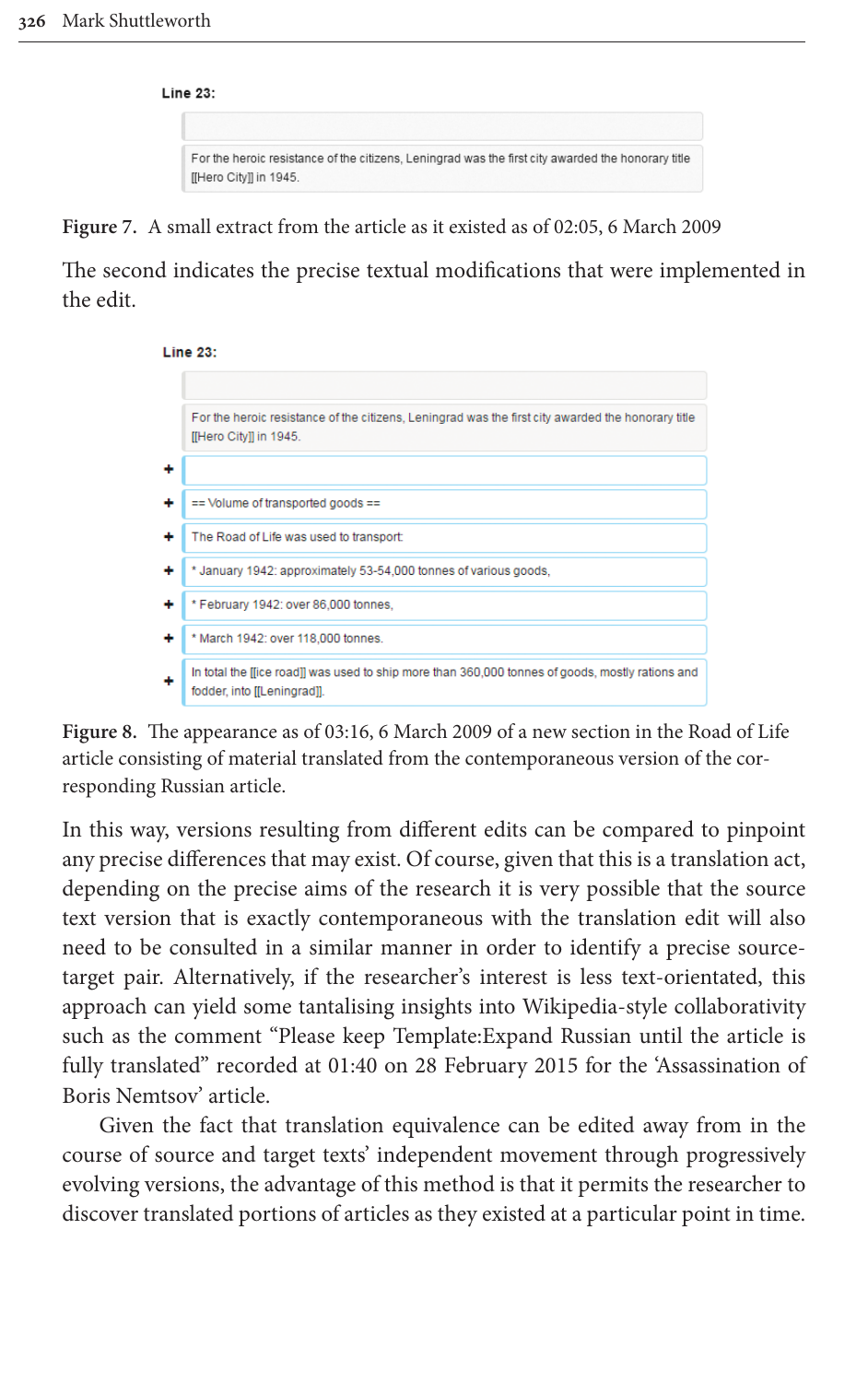On the other hand, it is to a large extent dependent on the presence of particular verbal triggers and can be somewhat hit-and-miss in nature.

## **3.3.2** *Talk pages*

Occasionally, translation activity is declared or discussed in an article's Talk Page. This is the case with the Road of Life edit just discussed, as shown in Figure 9.

```
New translation from Russian [edit]
Have just translated two sections from the Russian version and incorporated them.
lain (talk) 03:20, 6 March 2009 (UTC)
```
**Figure 9.** An act of translation is declared on the Talk Page of the Road of Life article.

Besides this brief insertion, a template is also added. Many discussions focus on very specific points and some can be quite extended. The Talk Page of the English Tianxia article, for example, discusses using translation fro[m the Chin](#page-17-0)ese version to redress the balance of the English version, and then documents the translation as it is carried out. Additionally, some articles contain fragments of text that are translated from different Wikipedia sources, as seen for example in Figure 10.

<span id="page-17-0"></span>

**Figure 10.** Ban Ki-moon Talk Page.

This suggests that in this respect – and, no doubt, in others too – some Wikipedia articles are formed like patchworks of textual fragments originating from a variety of sources in different languages.

Unlike Revision History, the contents of Talk Pages and their equivalents in other Wikipedias can easily be probed via a search engine, although the automatic harvesting of results (a practice known as "scraping") would be a breach of most companies' terms and conditions.

## **3.4** Other approaches

Besides these major resources, Wikipedia also boasts a number of other pages that offer the researcher quick access to translated material. These include the following: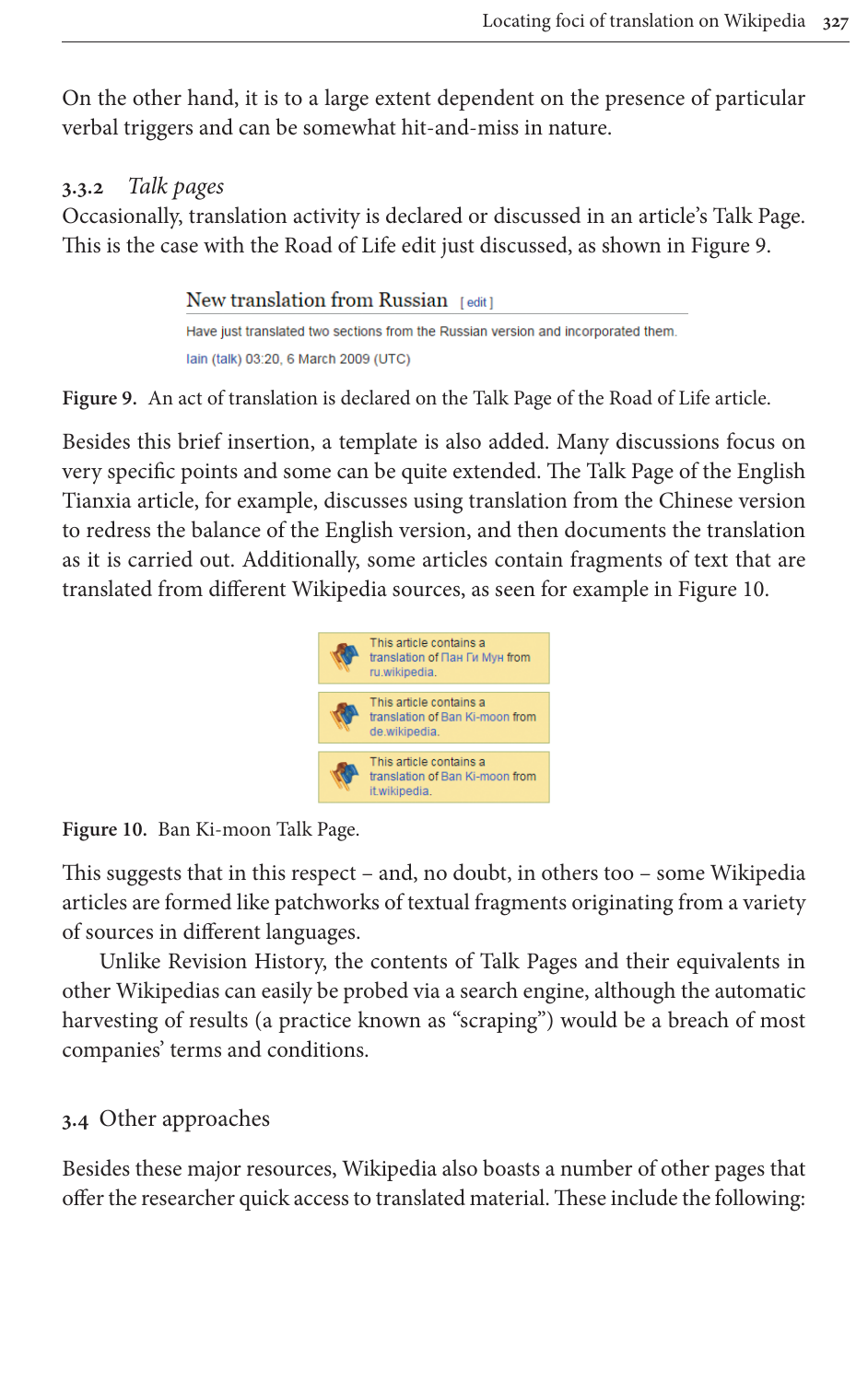- "Wikipedia WikiP[roject](#page-22-5) Medicine\_Translation task force" (2016) gives details of the Translation Task Force, an on-going project that is currently aiming to translate a thousand key medical articles in[to a h](#page-22-5)undred languages.
- "Translation of the week" (2016) describes a project that has been running since 2004. The weekly translation generally consists of "a stub or the first paragraph of an important article" ("Translat[ion of](#page-22-6) the week" 2016). According to a list of links, this project also operates in 43 other languages. The page also lists past translations (for 2016) and links to an archive of older ones (2004–2016).
- "Wikipedia:WikiProject Intertranswiki" (2016) provides information on a collaborative effort to "improve Wikipedia by importing and tra[nslating c](#page-21-12)ontent [from foreig](#page-21-12)n language Wikipedias", drawing up a directory of content missing from different versions of the encyclopaedia in order to facilitate this.
- In terms of automatic identification of existing translated material, Plamadă and Volk (2013), for example, describe a method for searching for parallel text on the sentence (or segment) level. While this kind of approach has not yet reached maturi[ty, it](#page-22-0) promises much for the future: it may well be that its eventual perfection and application will be the only way we can build up a complete picture of translation in the encyclopaedia.
- "Wikipedia:Translation" (2016) is one of the main sources for guidance on translating for Wikipedia. The page also includes details of different "userboxes" that editors can add to their User page to indicate their interest in translation. Pages parallel to "Wikipedia:Translation" exist in a total of 49 languages.

Additionally, it is possible that factors other than article topic may have a bearing on the activity of editor-translators. These might include the level of controversy, self-focus or topicality represented by articles, or the relative size of the source and target Wikipedias, for example. Luckily, features such as these can be used to identify sets of articles to be checked for the presence of translation activity. In addition, in the context of a specific research project it is envisaged that the approaches outlined above will be used together in the most expedient combination that suggests itself.

That said, one problem that besets many of the above approaches is the fact that we simply do not know how much undeclared translation exists. This material is like the 'dark matter' of Wikipedia translation: it is quite possible that it is present in the encyclopaedia in far greater quantities than the material that is marked as such. The only methods that stand a chance of identifying such translation are the manual approach and one or two of the above bullet-points.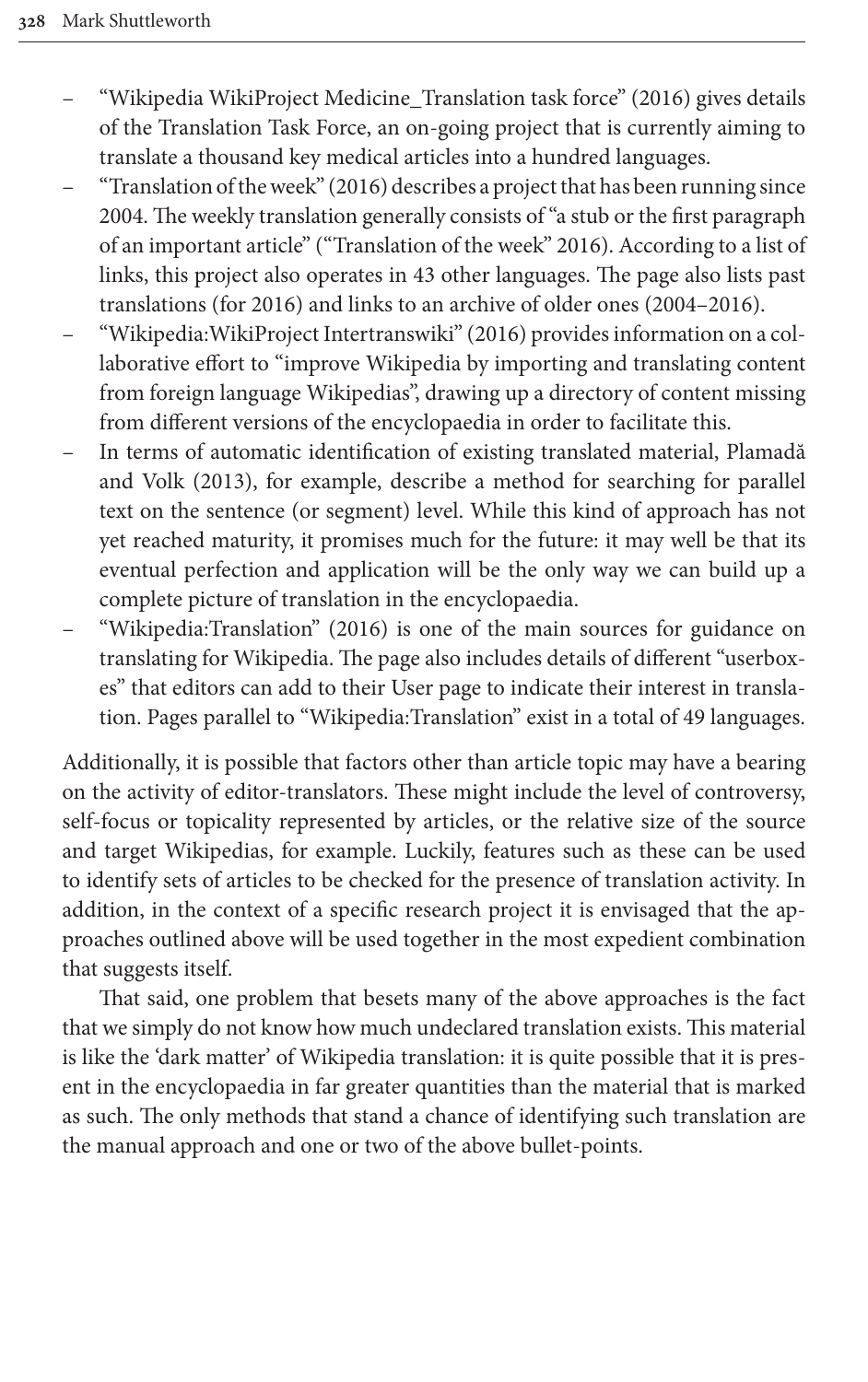#### **4. Conclusions**

The embroidered fabric of Wikipedia does indeed contain a subset of threads that are added by translators, although all too often these are hidden among surrounding text and their presence can often only be revealed through painstaking work on the part of the researcher. Besides the embroidery trope, in this article I have introduced a number of others: Wikipedia as a research ecosystem, articles as moving objects, undeclared translation as dark matter. All of these, I would argue, throw important theoretical light on Wikipedia translation. However, one further one emerges from the discussion, and this is 'Wikipedia as a labyrinth': there are numerous pathways for negotiating this huge encyclopaedia, only some of which will bring us to our goal, and unfortunately we will not [know in ad](#page-2-0)vance which pathway to choose.

The approaches covered above have at least some bearing on all the items listed under the three headings of product, process and function in Section 2 above. Although there has been insufficient space to consider them all in equal depth, these approaches can be used (for example) to accomplish the following:

- identify translated material, desired translation and routes of influence between Wikipedias;
- investigate the main foci of the translation effort;
- establish the many factors determining the likelihood of translation being used in a particular context;
- ascertain the kinds of translation and translation-related phenomenon that can be found on Wikipedia;
- examine the activity of translators both individually and collectively;
- explore the light that the encyclopaedia versions cast on collaborativity in translation; and
- understand the complex joint evolution of a multilingual group of pages.

These are initial, fairly general suggestions and this list will no doubt be developed and refined as the research effort gets properly underway. The emphasis in this article has been to propose methodologies and outline research agendas. That said, one initial re[search](#page-21-2) [findi](#page-21-11)ng that appears to have emerged along the way is that inter-Wikipedia translation seems to be found in specific rather than general topics. Further findings, based on translated material I have identified, are reported on by Shuttleworth (2015, 2018).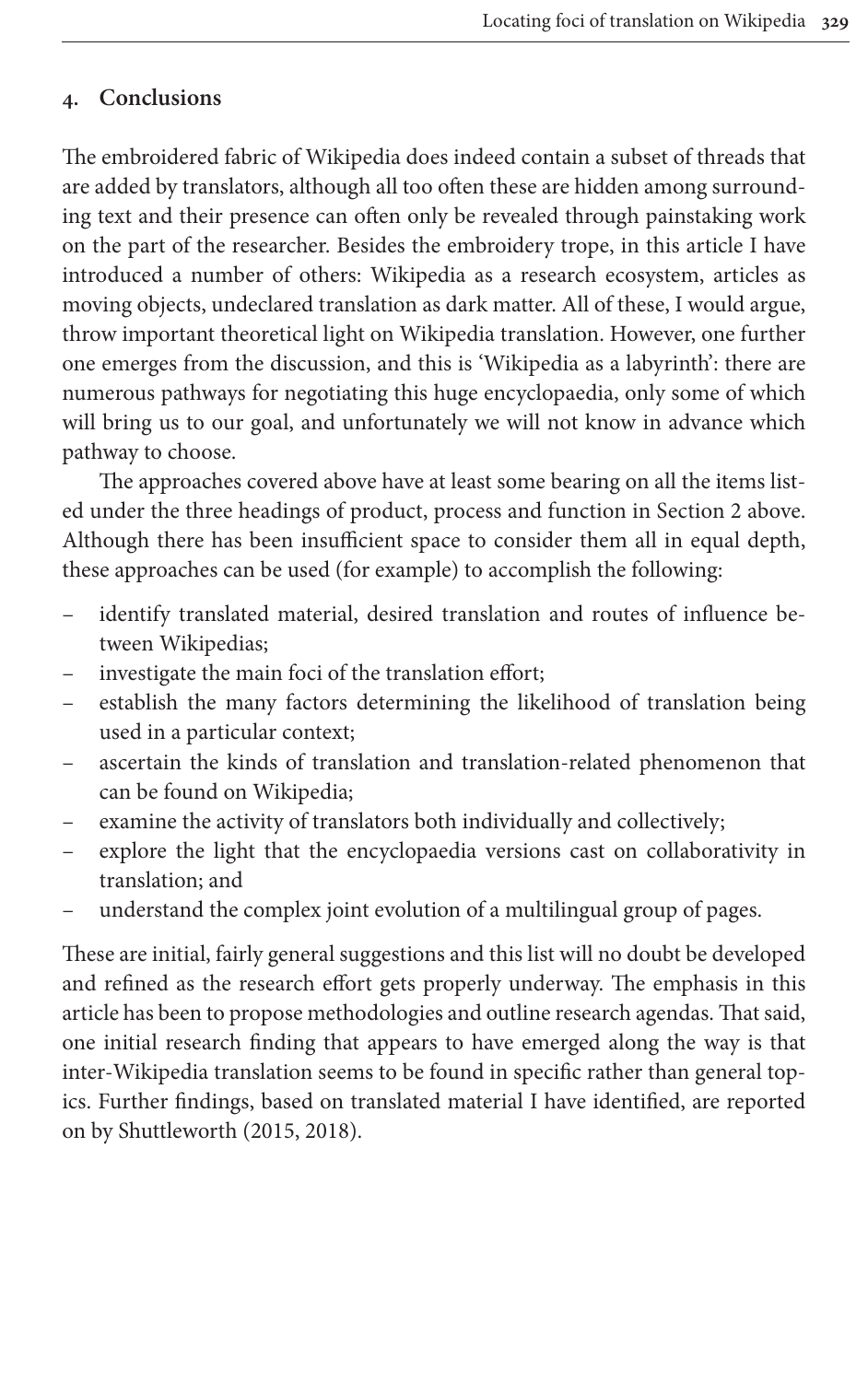#### **Ac[knowledgements](https://artisinitiative.org/events/artisucl2015/)**

This article has grown out of a presentation given as part of the ARTIS-sponsored "Multidimensional Methodologies: Collaboration and Networking in Translation Research" conference (https://artisinitiative.org/events/artisucl2015/) that took place at University College London on 15–16 June 2015.

#### <span id="page-20-0"></span>**R[eferences](http://www.jostrans.org/issue23/art_alonso.pdf)**

- Alonso, Elisa. 2015. "Analysing the Use and Perception of Wikipedia in the Profe[ssional C](https://en.wikipedia.org/wiki/Assassination_of_Boris_Nemtsov)ontext of Translation". *[The Journal of Specialised Trans](https://en.wikipedia.org/wiki/Assassination_of_Boris_Nemtsov)lation* 23: 89–117. Accessed 4 November 2016. www.jostrans.org/issue23/art\_alonso.pdf.
- <span id="page-20-3"></span>"Assassination of Boris Nemtsov". 2017. *Wikipedia*. Accessed [13 August 2017.](http://en.wikibooks.org/wiki/How_Wikipedia_Works) https:// [en.wikipedia.org/wiki/Ass](http://en.wikibooks.org/wiki/How_Wikipedia_Works)assination\_of\_Boris\_Nemtsov, date updated 13 July 2017.
- <span id="page-20-2"></span>Ayers, Phoebe, Charles Matthews, and Ben Yates. 2008. *How Wikipedia Works and How You Can Be a Part of It*. San Francisco: No Starch Press, Inc. [Also available at http:/[/en.wik](http://cs.smith.edu/classwiki/images/a/a9/Network_analysis_collaboration_wikipedia.pdf)ibooks. org/wiki/How\_Wikipedia\_Works.]
- <span id="page-20-6"></span>[Brandes, Ulrik, Patrick Kenis, Jürgen Lerner, and Denise van Raaij. 20](http://cs.smith.edu/classwiki/images/a/a9/Network_analysis_collaboration_wikipedia.pdf)09. "Network [Analysis of Collabo](https://doi.org/10.1145/1526709.1526808)ration Structure in Wikipedia". Paper given at the *World Wide Web Conference 2009*, April 20–24 2009, Madrid. Accessed 4 November 2016. http:// cs.smith.ed[u/classwiki/images/a/a9/Network\\_analysis\\_collaboration\\_wikipedia.pd](https://en.wikipedia.org/wiki/Category:Articles_needing_translation_from_Chinese_Wikipedia)f. doi: [10.1145/152670](https://en.wikipedia.org/wiki/Category:Articles_needing_translation_from_Chinese_Wikipedia)9.1526808
- "Category:Articles Needing Translation from Chinese Wikipedia". 2016. *Wikipedia*. Accessed 4 November 2016. http[s://en.wikipedia.org/wiki/Category:Articles\\_needing\\_trans](https://en.wikipedia.org/wiki/Category:Articles_needing_translation_from_foreign-language_Wikipedias)lation\_ [from\\_Chinese\\_Wikipedia.](https://en.wikipedia.org/wiki/Category:Articles_needing_translation_from_foreign-language_Wikipedias)
- <span id="page-20-7"></span>"Category:Articles Needing Translation from Foreign-language Wikipedias". 2016. *Wikipedia*. Accessed 4 [November 2016. https://en.wikipedia.org/wiki/Category:Articles\\_ne](https://en.wikipedia.org/wiki/Category:Articles_needing_translation_from_Russian_Wikipedia)eding\_ [translation\\_from\\_](https://en.wikipedia.org/wiki/Category:Articles_needing_translation_from_Russian_Wikipedia)foreign-language\_Wikipedias.
- <span id="page-20-8"></span>"Category:Articles Needing Translation from Russian Wikipedia". 2016. *Wikipedia*. Accessed 4 Novembe[r 2016. https://en.wikipedia.org/wiki/Category:Articles\\_needing\\_trans](https://en.wikipedia.org/wiki/Category:Articles_needing_translation_from_Ukrainian_Wikipedia)lation\_ [from\\_Russian\\_Wiki](https://en.wikipedia.org/wiki/Category:Articles_needing_translation_from_Ukrainian_Wikipedia)pedia.
- <span id="page-20-5"></span>"Category:Articles Needing Translation from Ukrainian Wikipedia". 2016. *Wikipedia*. Accessed [4 November 2016. https://en.wikipedia.org/wiki/Category:Articles\\_needing\\_tran](https://en.wikipedia.org/wiki/Category:Pages_translated_from_Chinese_Wikipedia)slation\_ from\_Ukrainian\_Wikipedia.
- <span id="page-20-4"></span>"C[ategory:Pages Translated from Chinese Wikipedia". 2016.](https://en.wikipedia.org/wiki/Category:Pages_translated_from_Russian_Wikipedia) *Wikipedia*. Accessed 4 November 2016. https://en.wikipedia.org/wiki/Category:Pages\_translate[d\\_from\\_Chinese\\_Wik](https://en.wikipedia.org/wiki/Category:Translated_pages)ipedia.
- ["Category:Pages Translated from](https://en.wikipedia.org/wiki/Category:Translated_pages) Russian Wikipedia". 2016. *Wikipedia*. Accessed 4 November 2016. https://en.wikipedia.org/wiki/Category:Pages\_translated\_from\_Russian\_Wikipedia.
- <span id="page-20-1"></span>["Category:Translated Pages". 2016.](http://en.wikipedia.org/wiki/Category:Wikipedia_translation_templates) *Wikipedia*. Accessed 4 November 2016. https://en.wikipedia. org/wiki/Category:Translated\_pages.
- "Category:Wikipedia Translation Templates". 2016. *Wikipedia*. Accessed 4 November 2016. http://en.wikipedia.org/wiki/Category:Wikipedia\_translation\_templates.
- Désilets, Alain, Lucas Gonzalez, Sébastien Paquet and Marta Stojanovic. 2006. "Translation the Wiki Way". *Proceedings of WikiSym 2006 – The 2006 International Symposium on Wikis*,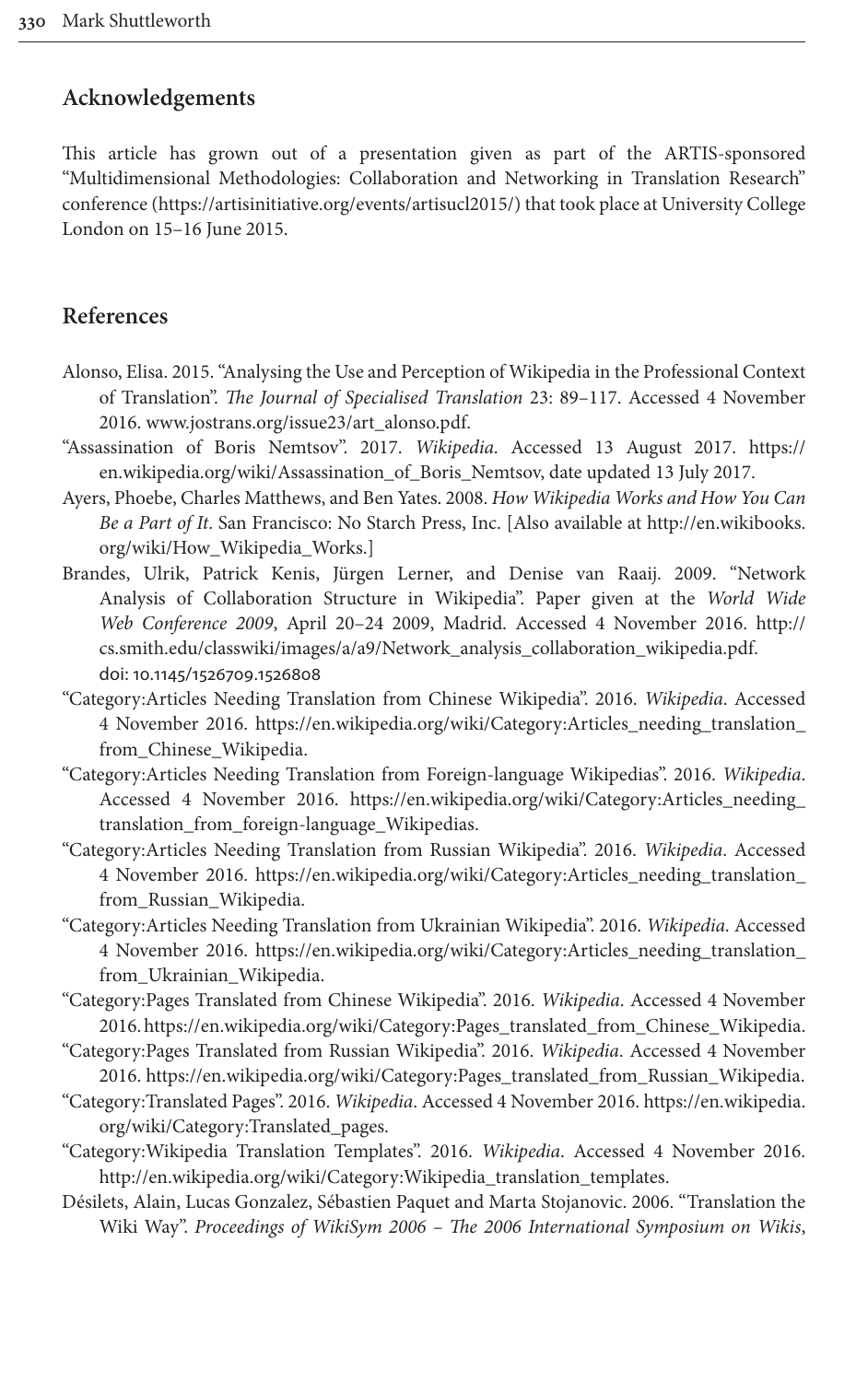<span id="page-21-3"></span>Odense, Denmark, August 21–23, 2006. Accessed 4 November 2016; log-in needed. http:// dl.acm.org/citation.cfm?id=1149464. doi: 10.11[45/1149453.1149464](http://recyt.fecyt.es/index.php/HS/article/viewFile/30295/15892)

- <span id="page-21-0"></span>[Fernández Costales, Albe](http://recyt.fecyt.es/index.php/HS/article/viewFile/30295/15892)rto. 2013. "Crowdsourcing and Collaborative Translation: Mass Phenomena or Silent Threat to Translation Studies?' *Hermēneus. Revista de Traducción e Interpretación*, 15: [85–110. Accessed 4 November 2016. http://recyt.fecyt.es/ind](https://www-benjamins-com.libproxy.ucl.ac.uk/online/tsb/)ex.php/HS/ article/viewFile/30295/15892.
- <span id="page-21-6"></span><span id="page-21-4"></span>Gambier, Yves and Luc van Doorslaer, eds. 2013. (Benjamins) *Translation Studies Bibliography*. Accessed 13 August 2017. https://www-benjamins-com.libproxy.ucl.ac.uk/online/tsb/.
- H[olmes, James S. 2004. "The Name and Nature of Translation Studies". in](http://www.wiki-translation.com/How+will+massive+online+collaboration+impact+the+world+of+translation) *The Translation Studies Reader*[, 2nd Editio](http://www.wiki-translation.com/How+will+massive+online+collaboration+impact+the+world+of+translation)n, edited by Lawrence Venuti, 180–192. London: Routledge.
- "How will massive online collaboration impact the world of translation". n.d. Accessed 4 November 2016. http://www.wiki-translation.com/How+will+massive+online+collaboration+ impact+ [the+world](https://doi.org/10.1075/btl.131)+of+translation.
- <span id="page-21-5"></span>Jiménez-Crespo, Miguel A. 2017. *Crowdsourcing and Online Collaborative Translations: Expanding the Limits of Translation Studies*. Amsterdam & Philadelphia: John Benjamins. doi: 10.1075/btl.131
- <span id="page-21-10"></span>Li[ao, Han-teng and Thomas Petzold. 2010. "Analysing Geo-linguistic Dynamics o](http://cultural-science.org/journal/index.php/culturalscience/article/view/47/77)f the World Wide Web: The Use of Cartograms and Network Analysis to Understand Linguistic [Development in Wikipedia".](https://en.wikipedia.org/wiki/List_of_cities_and_towns_in_Russia_by_population) *Journal of cultural science*, 3 (2): 1–18. Accessed 4 November 2016. http://cultural-science.org/journal/index.php/culturalscience/article/view/47/77.
- <span id="page-21-9"></span>"List of Cities and Towns in Russia by Population". 2016. *Wikipedia*. Accessed 4 [Novembe](https://en.wikipedia.org/wiki/List_of_cities_in_China_by_population)r 2016. [https://en.wikipedia.org/wiki/List\\_of\\_cities\\_and\\_towns](https://en.wikipedia.org/wiki/List_of_cities_in_China_by_population)\_in\_Russia\_by\_population, date updated 19 October 2016.
- <span id="page-21-8"></span>"List of Cities in China by Population". 2016. *Wikipedia*. Acc[essed 4 November 2016.](https://en.wikipedia.org/wiki/List_of_lists_of_lists) https:// [en.wikipedia.org/w](https://en.wikipedia.org/wiki/List_of_lists_of_lists)iki/List\_of\_cities\_in\_China\_by\_population, date updated 28 August 2016.
- <span id="page-21-1"></span>"List of Lists of Lists". 2016. *Wikipedia*. Accessed 4 November 2016. https://en.wikipedia.org/ [wiki/List\\_of\\_lists\\_of\\_lists,](https://doi.org/10.1080/14781700.2014.943279) date updated 29 October 2016.
- <span id="page-21-7"></span>McDonough Dolmaya, Julie. 2015. "Revision History: Translation Tre[nds in Wik](http://meta.wikimedia.org/wiki/Meta:Translate_extension)ipedia". *Translation Studies* [8\(1\): 16–34. Access](http://meta.wikimedia.org/wiki/Meta:Translate_extension)ed 5 November 2016. doi: 10.1080/14781700.2014.943279.
- <span id="page-21-12"></span>"Meta:Translate Extension". 2016. *Wikimedia*. Accessed 4 November 2016. http://meta. wikimedia.org/wiki/Meta:Translate\_extension, date updated 2 M[arch 2016.](http://www.aclweb.org/anthology/W13-2514)
- [Plamadă, Magdale](http://www.aclweb.org/anthology/W13-2514)na and Martin Volk. 2013. "Mining for Domain-specific Parallel Text from Wikipedia". *Proceedings of the 6th Workshop [on Building and Using Comparable C](https://en.wikipedia.org/wiki/Road_of_Life)orpora*, Sofia, Bulgaria, 8 August 2013, 112–120. Accessed 4 November 2016. www.aclweb.org/ anthology/W13-2514.
- <span id="page-21-2"></span>"Road of life". 2017. *Wikipedia*. Accessed 13 August 2017. https://en.wikipedia.org/wiki/Road\_ [of\\_Life, date updated 11 August 2017.](https://www.academia.edu/13808267/5th_IATIS_Conference_Wikipedia_presentation)
- <span id="page-21-11"></span>Shuttleworth, Mark. 2015. "Wikipedia Translation: Collaborativity, Translation and the Web." *IATIS 5th International Conference*, Belo Horizonte, Brazil, 7–10 July 2015, slides available at https://www.academia.edu/13808267/5th\_IATIS\_Conference\_Wikipedia\_presentation. Accessed 24/4/2017.
- Shuttleworth, Mark. 2018. "Translation and the Production of Knowledge in *Wikipedia*: Chronicling the Assassination of Boris Nemtsov". To appear in *Alif* 38.